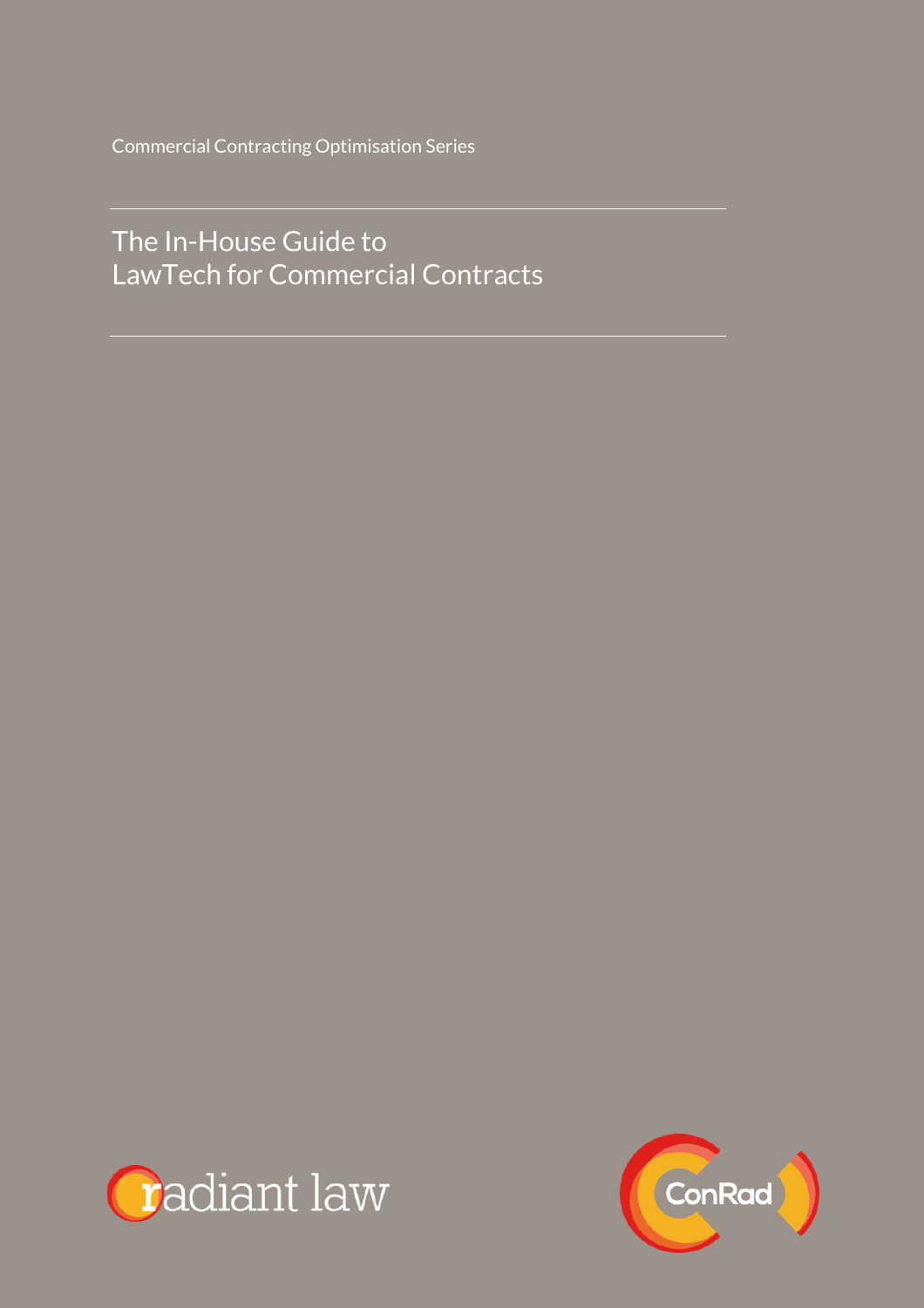## About This Guide

This is one of a series of guides created by Radiant Law to help in-house legal teams improve their contracting processes. Although these guides are focused on handling commercial contracts, many of these technologies and approaches can be applied to other activities that you do.

LawTech is both helpful and overhyped and finding the right path is hard. We published a LawTech [Glossary](https://radiantlaw.com/blog/a-lawtech-glossary?utm_source=pdf&utm_medium=rlw&utm_campaign=ltg) with definitions for lots of the lingo you will inevitably be exposed to, which admittedly expressed some of our frustration with the hype. This guide is to assist you to find tools that will actually help, and ensure that they are actually used.



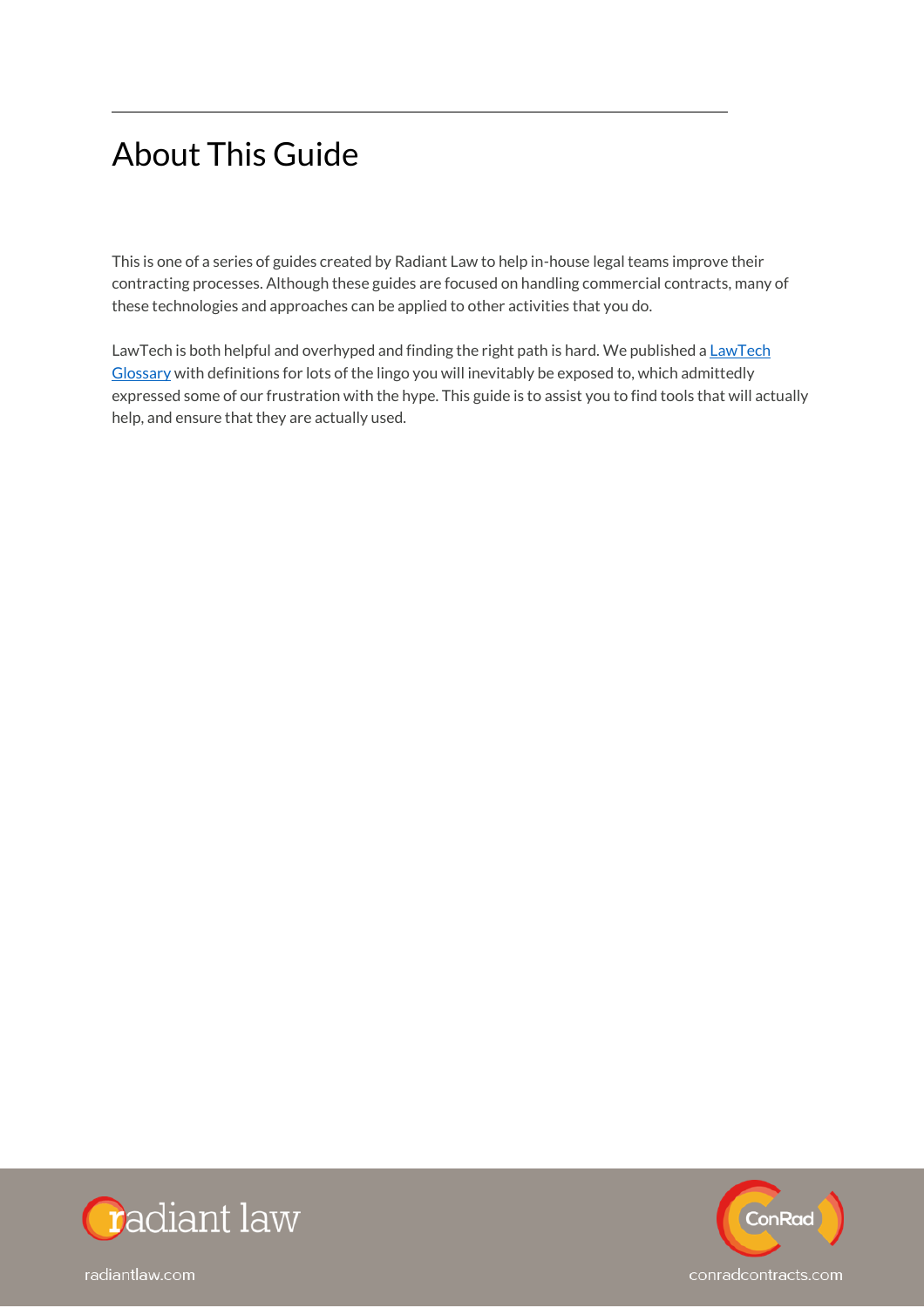## **Contents**

- The big picture
	- o What is "LawTech"?
		- LawTech hype
	- o What is available
	- o What is actually being used
	- o Choosing LawTech
	- o Other points to bear in mind
- Types of LawTech
	- o Overview
		- End-to-end systems
	- o Intake and tracking
		- Overview
		- Portals
		- Intake
		- Matter tracking and dashboards
	- o Drafting and negotiations
		- Overview
		- Document automation and approvals
		- Contract review tools
		- Document and email storage
		- Word extensions
		- Screen sharing
		- Negotiation platforms
		- Contract analytics and heatmaps
	- o Signing and management
		- Overview
		- E-signatures and approvals
		- Contract and obligation management
		- Data extraction
- Implementing LawTech
	- o The players
		- The IT department
		- Leadership and the rise of legal operations
		- Tech champions and sceptics
		- Other departments
	- o Rolling out systems
- Final thoughts



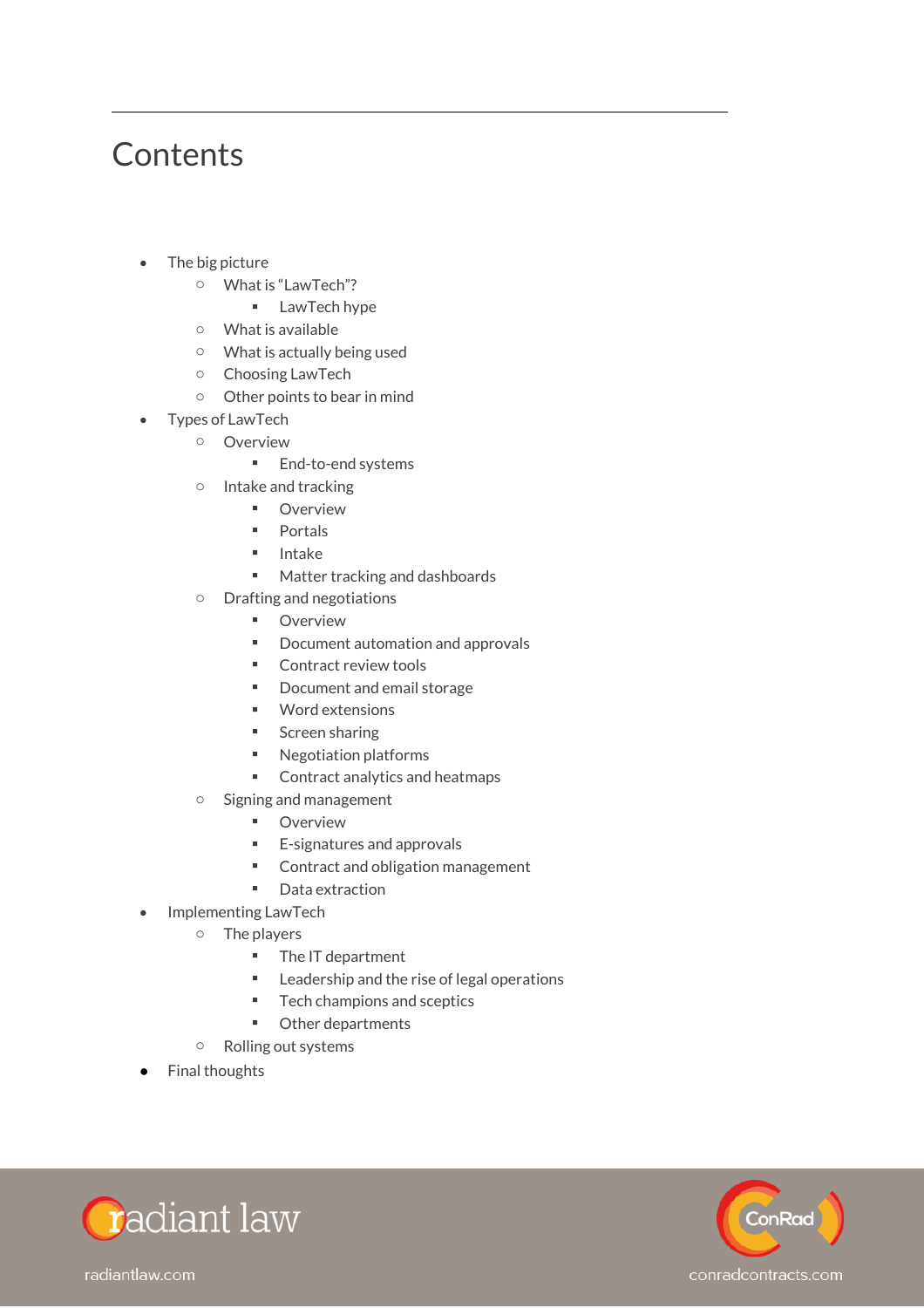## The big picture

### What is "LawTech"?

Applying technology to law is not new, it dates back to at [least the 70's](https://prismlegal.com/back_to_the_future-a-history-of-legal-technology/). More recently there has been a surge in new LawTech providers and a growing feeling amongst in-house legal teams that they should be taking advantage of technology like their peers are in other departments. The context is the "digitalisation" of business, a broader trend of the automation of previously manual processes combined with online business.

LawTech or LegalTech can be defined as technology focused on the specific activities of lawyers. However, this is a small part of the technology deployed in companies and many of the more generic systems are also useful. We put a lot of emphasis on these generic systems, because it is easier to use already-deployed tools than to introduce new ones. We are therefore using the term "LawTech" more generally, to cover any technology that can help you with your contracts.

LawTech has become blurred with the general excitement about AI. Although we discuss AI and its uses in the context of contracting, this guide is not particularly focused on AI because:

- contracting is fundamentally a process problem and AI's ultimate applicability is relatively limited,
- AI's current capabilities are often overstated and AI offers limited help right now, and
- there is much to be done before AI can be usefully deployed (including non-technological steps) and the idea that those steps can be skipped to go straight to AI as a silver bullet to your problems is not plausible on closer examination.

We are not covering smart contracts and the blockchain for similar reasons (i.e., no one is actually using them).

### LawTech hype

It's easy to get distracted by the noise around LawTech. To keep some perspective, we like the [Gartner "hype](https://www.gartner.com/en/research/methodologies/gartner-hype-cycle)-cycle" - a visualisation of how new technologies are **always** initially over-talked up, then **inevitably** disappoint and finally **may** become useful in the background. It happened with electricity, it happened with the internet and it is happening with AI (actually this is the latest time round for AI). As you listen to your next conference talk about a technology, it is worth considering its location on [the latest hype-cycle:](https://www.gartner.com/en/research/methodologies/gartner-hype-cycle)



The hype-cycle explains a lot of the noise in LawTech about AI, blockchain, smart contracts and what have you. People like getting excited about new things, before they get bored and move on to the next topic.

The reality is that the most useful systems you can deploy tend to be more mature and stable. We recommend focusing on the basics and get to AI once you are done and the suppliers have worked out the kinks.



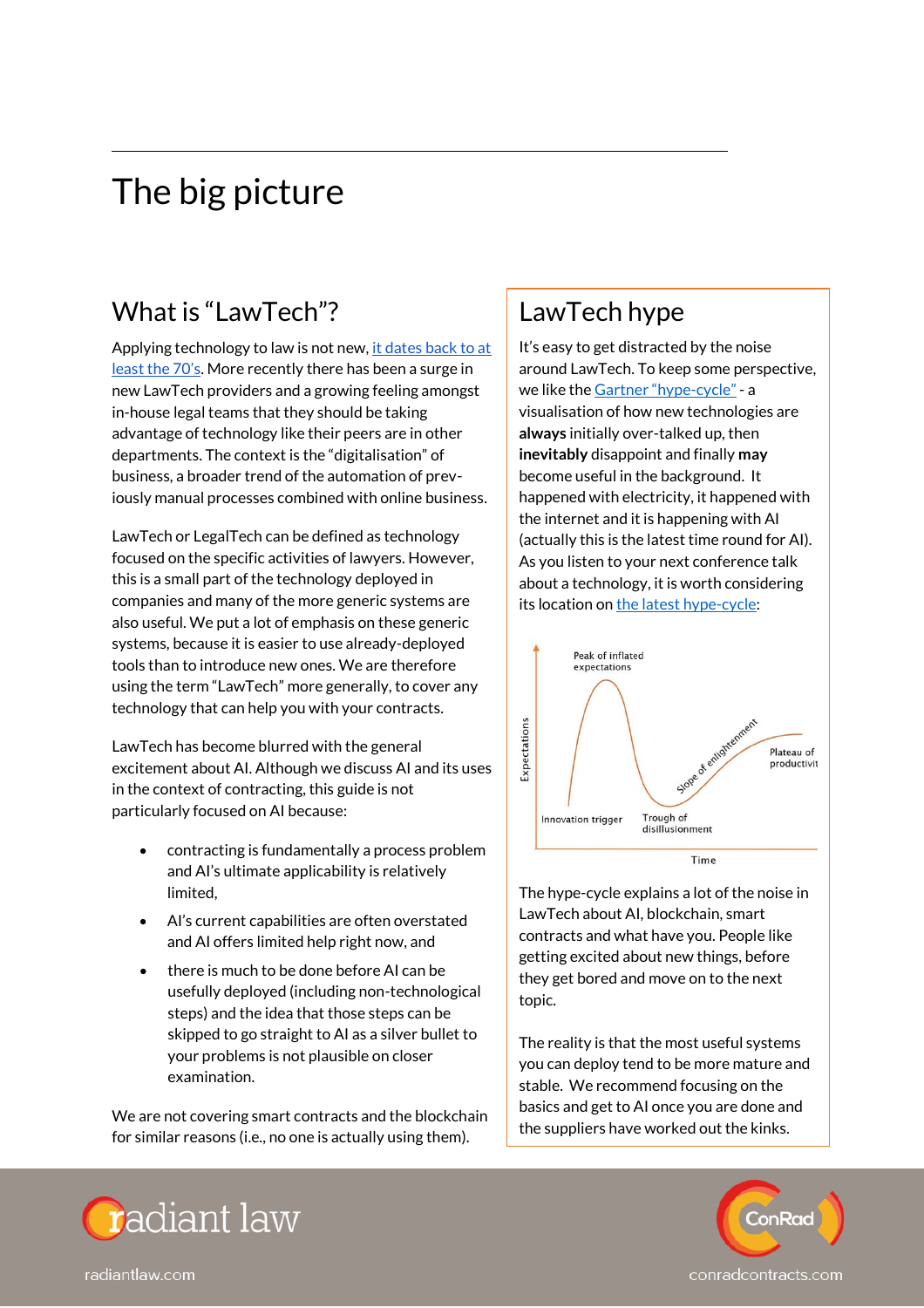### What is available

The way we break down the contracting process is:



And the following diagram shows the tools that are available for each of those phases:



We discuss each of these tools below, but as an overview:

| <b>Intake</b> | <b>Portals</b>      | A single place for the business (and legal) to go on the intranet<br>for self-service resources and help.                                                                 |  |
|---------------|---------------------|---------------------------------------------------------------------------------------------------------------------------------------------------------------------------|--|
|               | Intake forms        | Forms for the business to complete to get help from legal,<br>ensuring that the relevant information is provided and<br>potentially starting the matter tracking process. |  |
| <b>Draft</b>  | Document automation | Systems that let you (or the business) generate tailored<br>contracts based on answers to questions.                                                                      |  |
|               | Draft approvals     | Systems to automate the approvals process for first drafts<br>created by the business.                                                                                    |  |



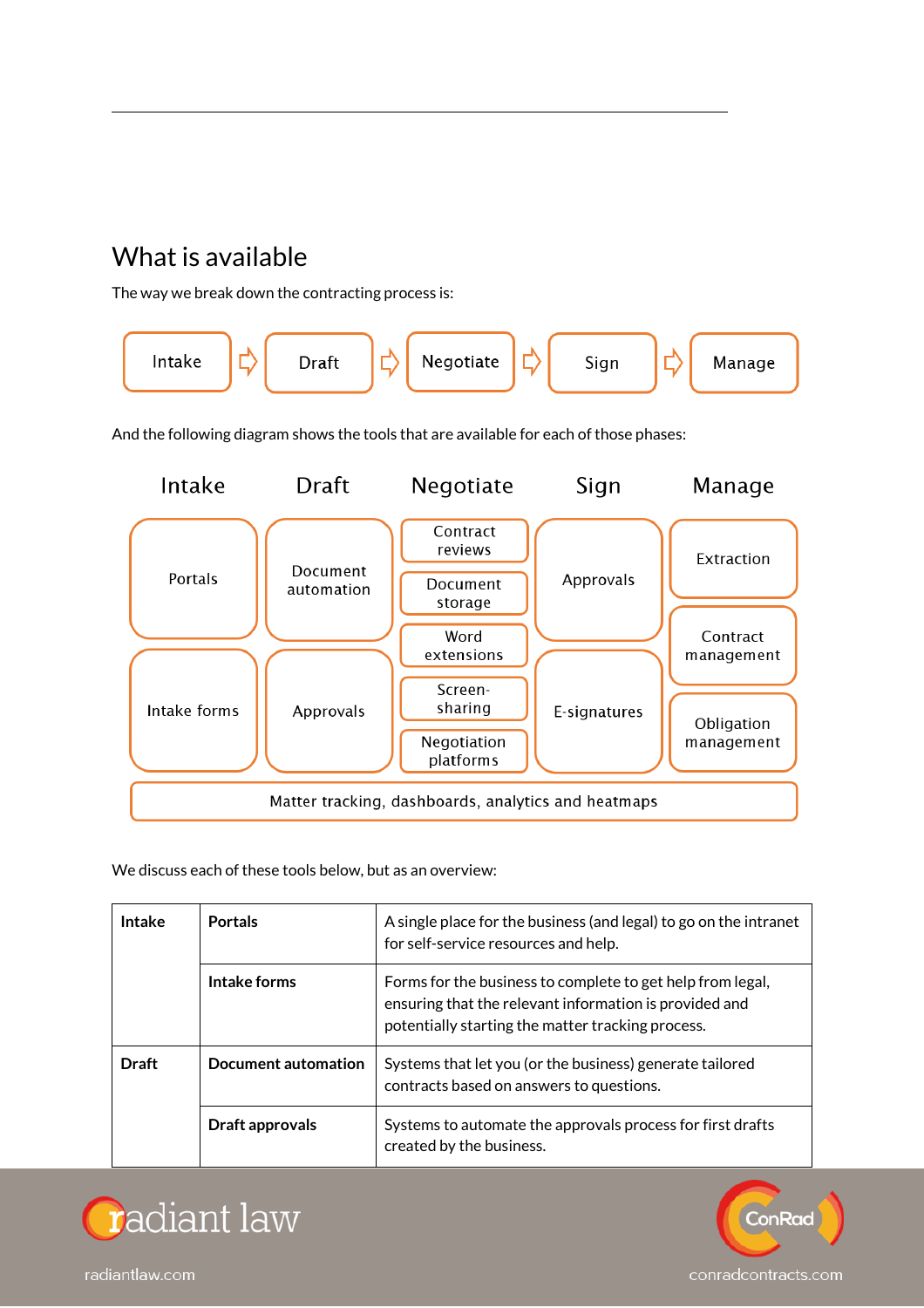| Negotiate                           | <b>Contract reviews</b>           | Al tools to flag issues in contracts on the other side's paper.                                                                                                 |  |  |
|-------------------------------------|-----------------------------------|-----------------------------------------------------------------------------------------------------------------------------------------------------------------|--|--|
|                                     | Document storage                  | Online places to store draft agreements (and potentially<br>emails) so that they can be accessed by other team members.                                         |  |  |
|                                     | <b>Word extensions</b>            | Additional buttons for Word to help lawyers format, check<br>and update contracts during negotiations, as well as clause<br>databases.                          |  |  |
|                                     | Screen-sharing                    | Conference call systems that let you show your screen to the<br>other side, enabling agreeing changes live during negotiations.                                 |  |  |
|                                     | <b>Negotiation platforms</b>      | Online negotiation tools, with the contract being amended in<br>the browser, rather than documents being sent back and<br>forth.                                |  |  |
| Sign                                | <b>Signing approvals</b>          | Online system for collecting approvals pre-signature for<br>finalised contracts.                                                                                |  |  |
|                                     | E-signatures                      | Online systems for signing documents, avoiding the need for<br>wet ink signing.                                                                                 |  |  |
| Manage                              | <b>Extraction</b>                 | Al tools for extracting key data points from signed contracts<br>for inclusion in contract management systems or at a later<br>date to answer questions.        |  |  |
|                                     | <b>Contract management</b>        | System for storing signed contracts and associated key data.                                                                                                    |  |  |
|                                     | Obligation<br>management          | Systems to track performance of obligations under contracts,<br>sometimes implemented as a specialised type of contract<br>management system for complex deals. |  |  |
| <b>Tracking</b><br>and<br>analytics | Matter tracking and<br>dashboards | System to track the status of all your matters, usually with a<br>dashboard showing performance against key measures.                                           |  |  |
|                                     | Heatmaps                          | Tools to show visually which parts of your contracts are being<br>most negotiated.                                                                              |  |  |

Phew, that's a lot of systems.



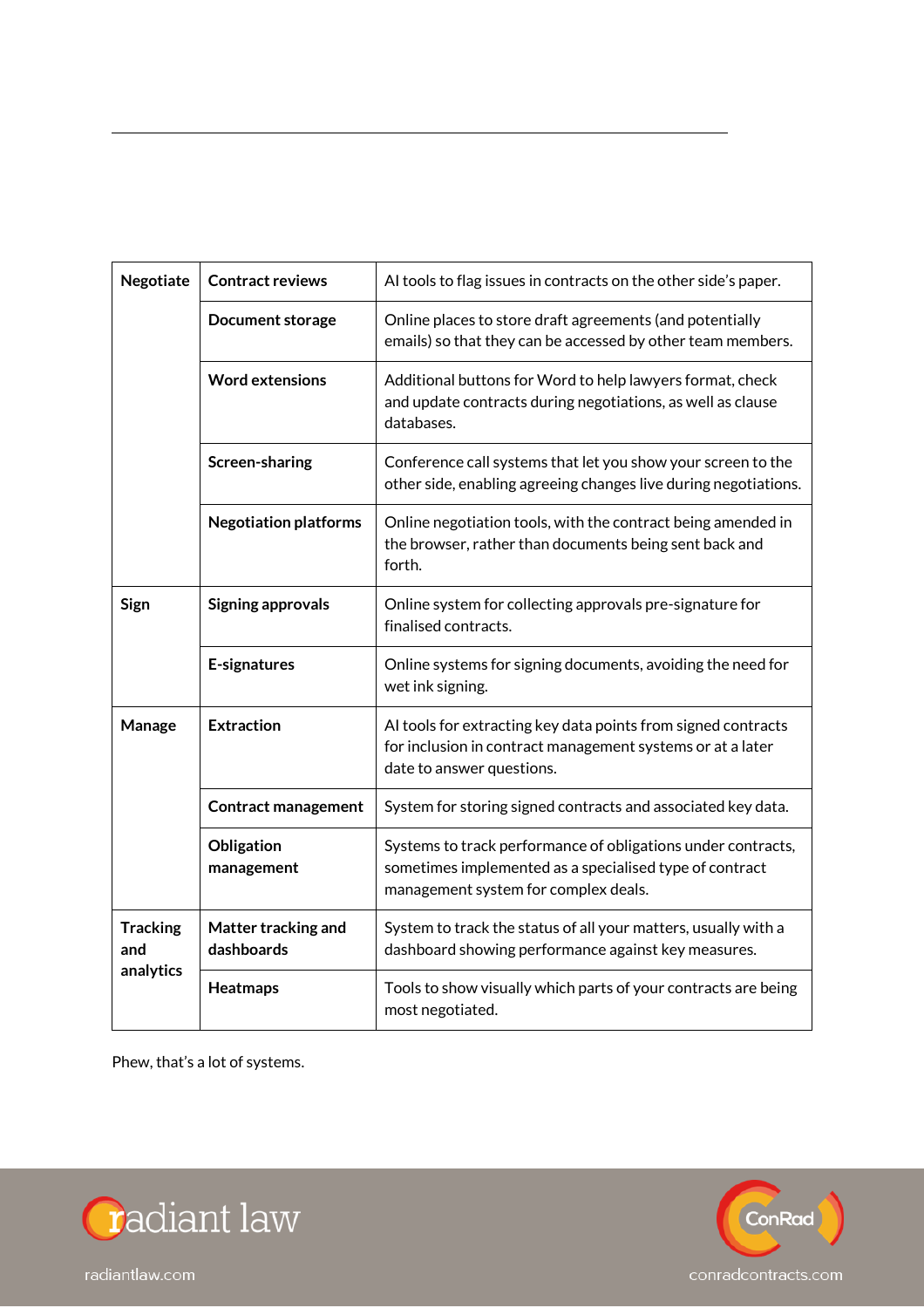It's worth pointing out at this stage that not all of these tools are necessarily distinct: you can buy a system that gives you many of these different capabilities. Whether you do this is a play-off between two competing approaches being adopted by the suppliers, who offer either:

- **Point solutions**: systems that just do one thing and nothing much else, and are often very good at what they do.
- **End-to-end solutions**: systems that cover the full contracting process from intake through to contract management. Traditionally, these suppliers came out of the contract management world and moved left to encompass the full contract lifecycle. They may not be as good at any particular activity as a point solution, but they have the advantage of connecting all the parts together.

Choosing between the approaches is a hard decision. A good point solution is going to be better; in the right situation an end-to-end solution may be good enough. Point systems can often be integrated with other systems, but it can be a pain. End-to-end solutions come with integration (at least between the different contracting stages), but are less flexible, often opinionated and may be suboptimal for all your different use cases. Be careful of end-to-end solutions that tick every box in the contracting process but are weak at each stage (some of the older contract management systems - we're looking at you).

We prefer point solutions at Radiant, so we built the integrations needed to make things work together and can help you with this too. There's no right answer for this one, other than not being paralysed.

### What is actually being used

Although all of these systems have customers, levels of usage in in-house teams are extremely low. The following is the averaged results from the Radiant Benchmark of usage by in-house teams (where 100% is all of the possible systems we describe being implemented):

| <b>Intake</b>  | <b>Draft</b> | <b>Negotiate</b> | <b>Sign</b> | <b>Manage</b> |  |  |
|----------------|--------------|------------------|-------------|---------------|--|--|
| 31%            | 23%          | 8%               | 33%         | 42%           |  |  |
| <b>Track</b>   | 12%          |                  |             |               |  |  |
| <b>Analyse</b> | 2%           |                  |             |               |  |  |



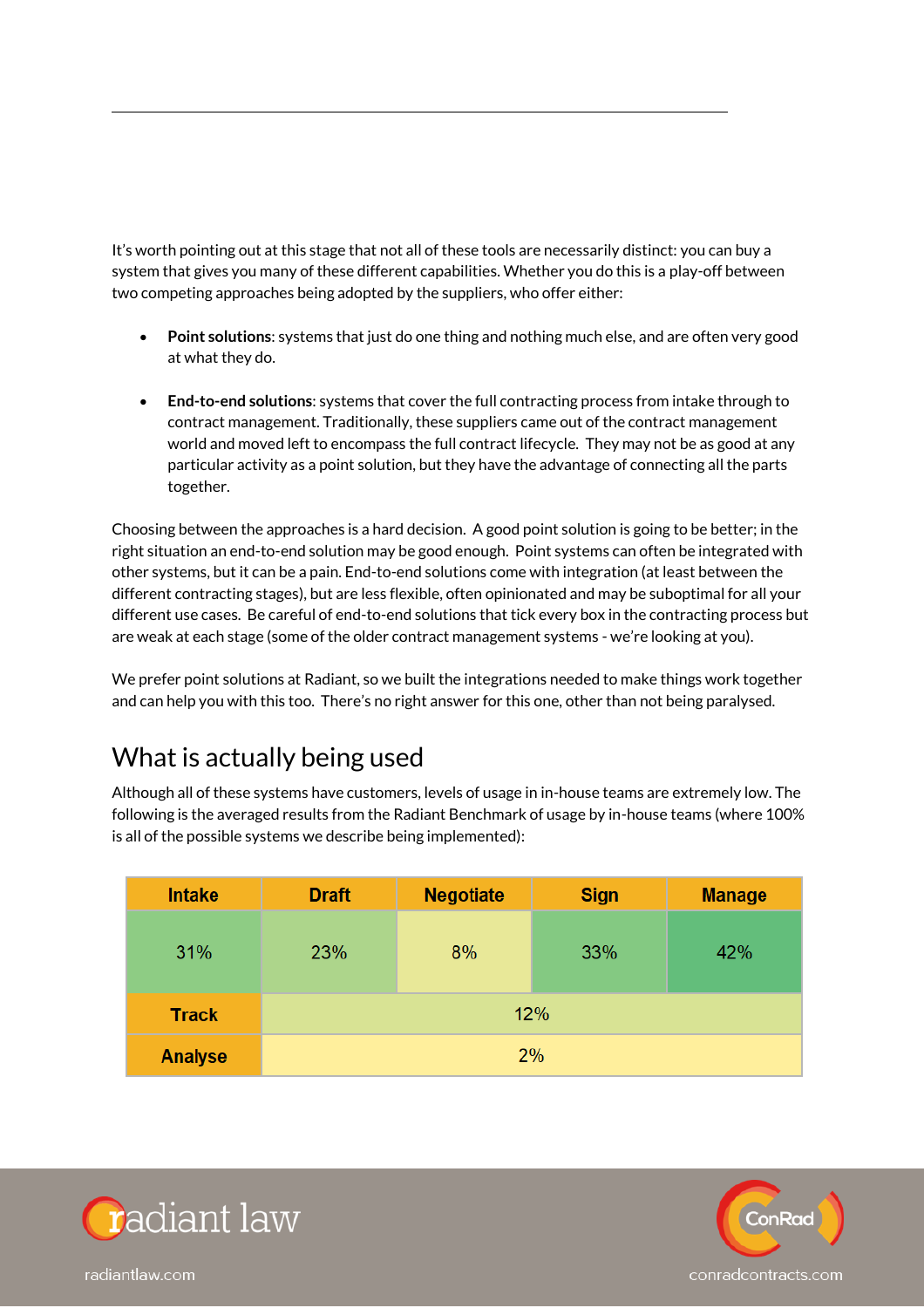So, Word and Outlook have replaced quills and vellum, but outside these most basic of tools, teams are just not using much technology. You can take comfort from this if your organisation looks similar (or pride if you are ahead), but it is worth also noting:

- the legal industry has a reputation for being behind the curve on innovation and does not rank well against most other industries (or departments in your business),
- there are many systems that can help with the tedious work that your team is wasting their time on, and
- these systems are now well tested and much easier to deploy than when they were first released.

### Choosing LawTech

So how do you get going with applying technology to your contracting processes?

We find it helps to have a framework of how contracting processes evolve as companies become more sophisticated with their contracts. We describe this in ou[r contracting capability maturity model.](https://radiantlaw.com/contract-capability-maturity-model) At its heart there is a fundamental principle that you should first get your materials (such as templates) and processes in order, then look to technology to help automate parts of the process, and finally use the data that automation will give you to keep improving your contracting approach:



To help you see where you are in your evolution, we created the fre[e Radiant Benchmark](https://radiantlaw.com/benchmark) to allow you to map your current state against the capability maturity model and identify next steps. Those steps may well include some technology, but will likely also include process and materials improvements. Note that the capability maturity model is both descriptive (it covers the different evolutionary stages we see in practice), and is also to a degree prescriptive (there are reasons why other teams have gone through those steps in that order).

We recommend you start with completing th[e Radiant Benchmark](https://radiantlaw.com/benchmark) and considering what it suggests (or you can drop a few tens of thousands of pounds with a consultant for a similar answer).



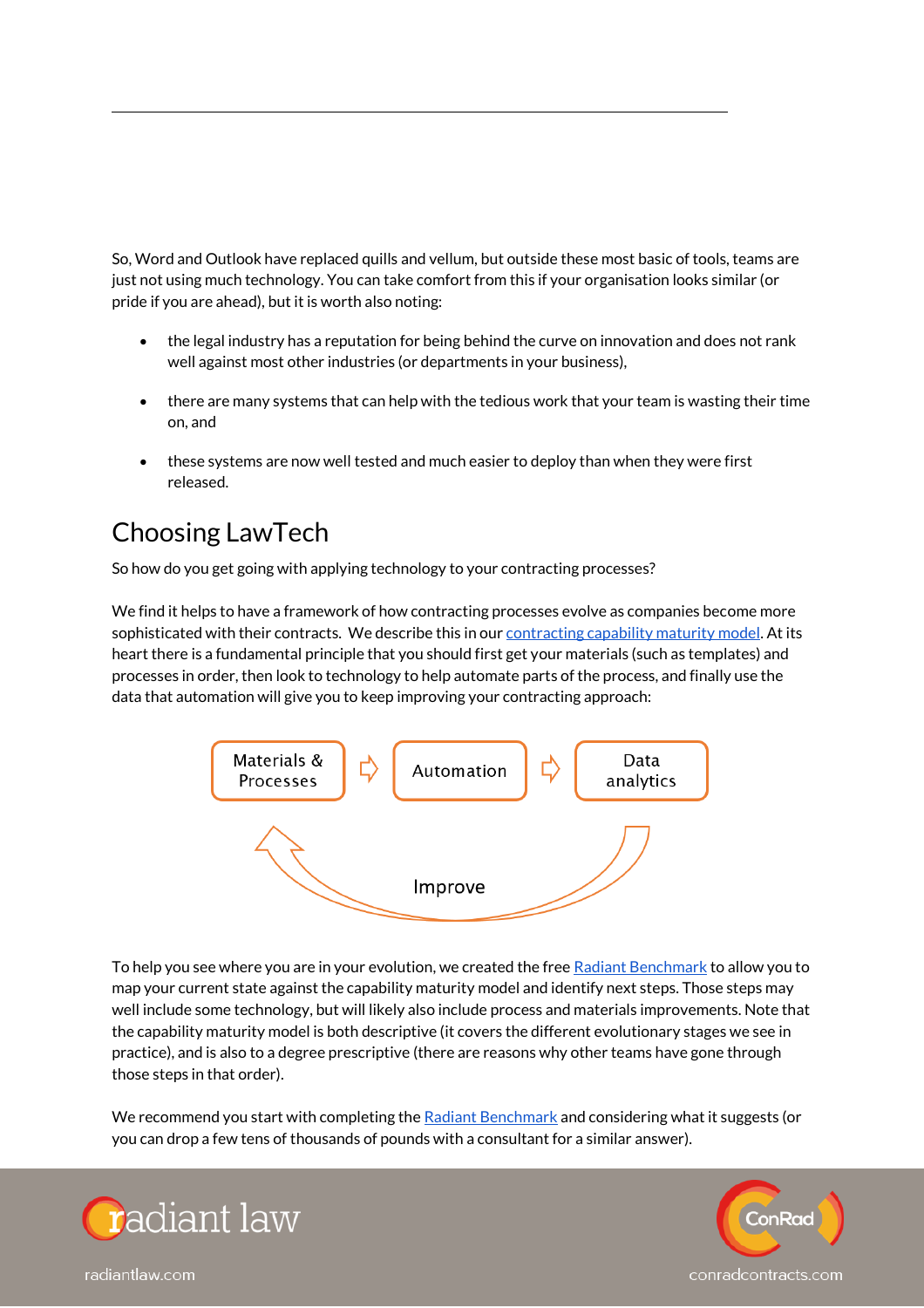We know that LawTech is more exciting than sorting out your templates (th[e LawTech glossary](https://radiantlaw.com/blog/a-lawtech-glossary) was predictably a lot more popular on social media than ou[r guide to contract templates\)](https://radiantlaw.com/guide-to-contract-templates) but the reality is that improving your templates is going to have a bigger impact on your contracting processes than most LawTech.

Having said that, here are the LawTech quick wins that we see having a high impact:

- Simple portals
- Simple intake forms
- Word extensions

And here are the bigger systems that have the most impact in our experience (in this order):

- Document automation
- E-signatures
- Contract management
- Matter tracking

As noted above, you can also jump start your use of technology across many of the different categories, by looking at end-to-end contracting systems that cover all of these components.

A final word of warning: We regularly see companies caught up in complex evaluations of the many systems available in the market. The larger the company is, the worse this process gets. Getting something in place is better than analysis paralysis.

### Other points to bear in mind

- **Fewer tools**: although users have lots of tools available, in practice they only use a handful. The usage tails off fast after the first two or three that are used daily, and if a user isn't living in the application day-in-day-out, the application will tend to be forgotten about. If you think about what lawyers use, the first two positions are inevitably taken by email and Word (which may explain why many matter management tools are embedded in Outlook etc). If you are looking to your users to adopt a new system, think about what else it will compete with and whether other tools need to be dropped and not just added to.
- **Flexibility v completeness**: It is tempting with a new system to seek completeness making sure that it does everything you ideally wish for. Be aware though that your use cases will change and in practice what you think are key priorities may turn out to be unused (we are regularly wrong on this front). We've found that giving users flexible and general tools is often more helpful in the long run than a very specific system. It's not a total accident that Microsoft has done as well as it has with the Office suite.



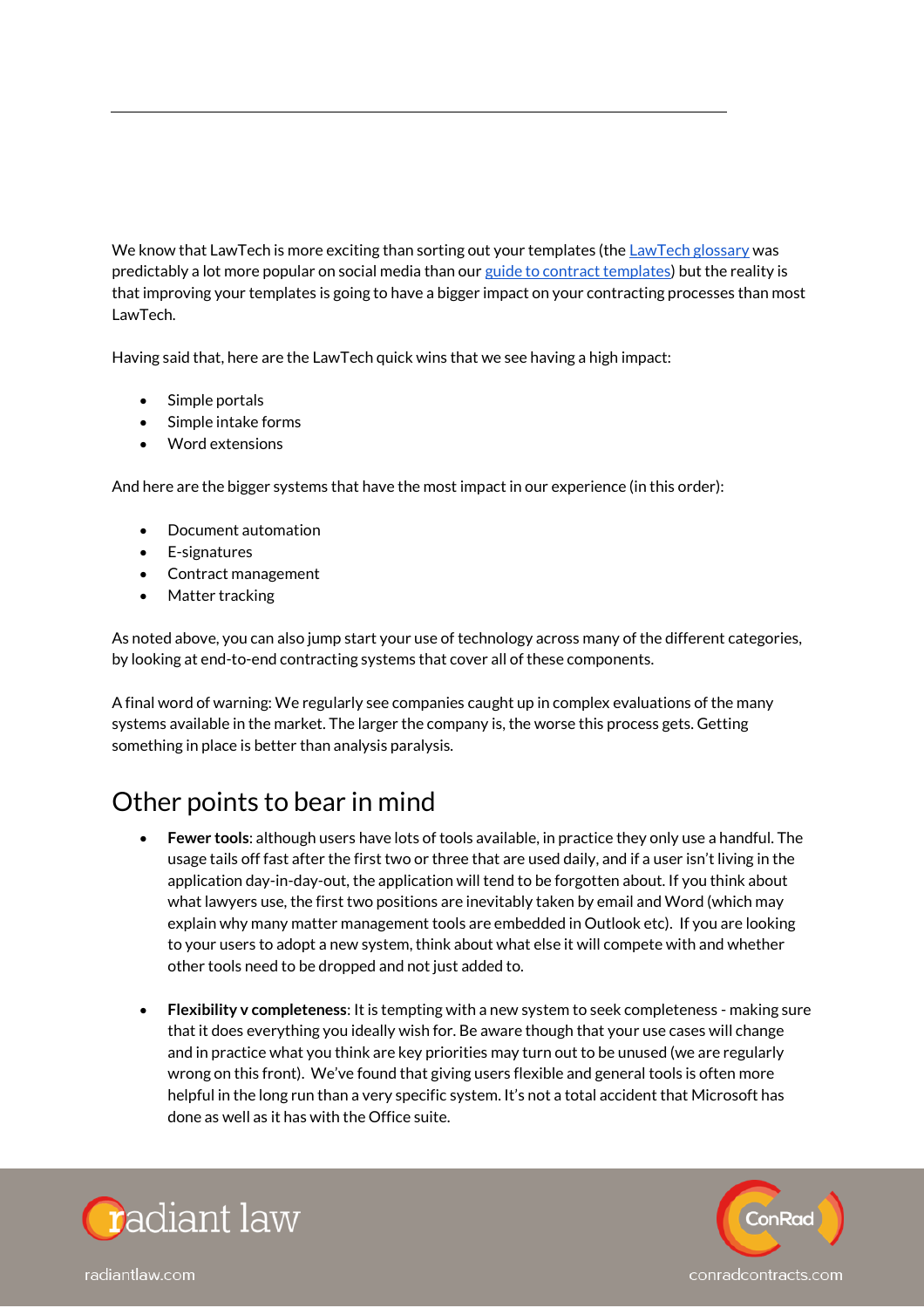- **Not all data is equally confidential**: There are understandable concerns about putting highly confidential data in external systems. IT departments are struggling with how to handle the wave of new cloud-based systems to ensure that security is maintained. There is a middle ground though between a blanket ban on use and data being uploaded everywhere. We suggest a risk-based approach that looks at the impact of a data leak. Are there tools that you can agree with IT will be allowed on the basis that the data that is stored is not highly confidential?
- **Large contracts v repeatable contracts**: There is a fundamental difference between large and small contracts. With small repeatable contracts, it is relatively easy to automate the different stages. There is a consistency to them, there is less at stake and it is easier to get a process in place. With large contracts, a team will often be involved, they can easily become a "lifestyle choice" and the contracts are likely to be highly bespoke. The upshot is that you should expect to have significantly fewer automation opportunities with large contracts.
- **Pain v gain**: The reality of change is that everyone likes the idea of things getting better, they would just prefer the actual change to happen to someone else. No one likes being told to change how they work and this only gets worse with lawyers, a group noted for having a strong preference for autonomy. A key question to ask before rolling out any new technology is: "is it worth it?". By that we mean, will the benefit be so great for the individuals involved that it will be overwhelmingly worth any pain they will go through? And if the answer is that the benefit will be primarily to the company, but the individual will feel the pain, then it's going to be a struggle to implement the new system. Vision only goes so far, if the pain is immediate and the benefit is theoretical and in the distant future. Given that the majority of transformation projects fail in businesses, our recommendation is to avoid projects where the pay-off balance is wrong, because if the project fails then there is no value to the business.



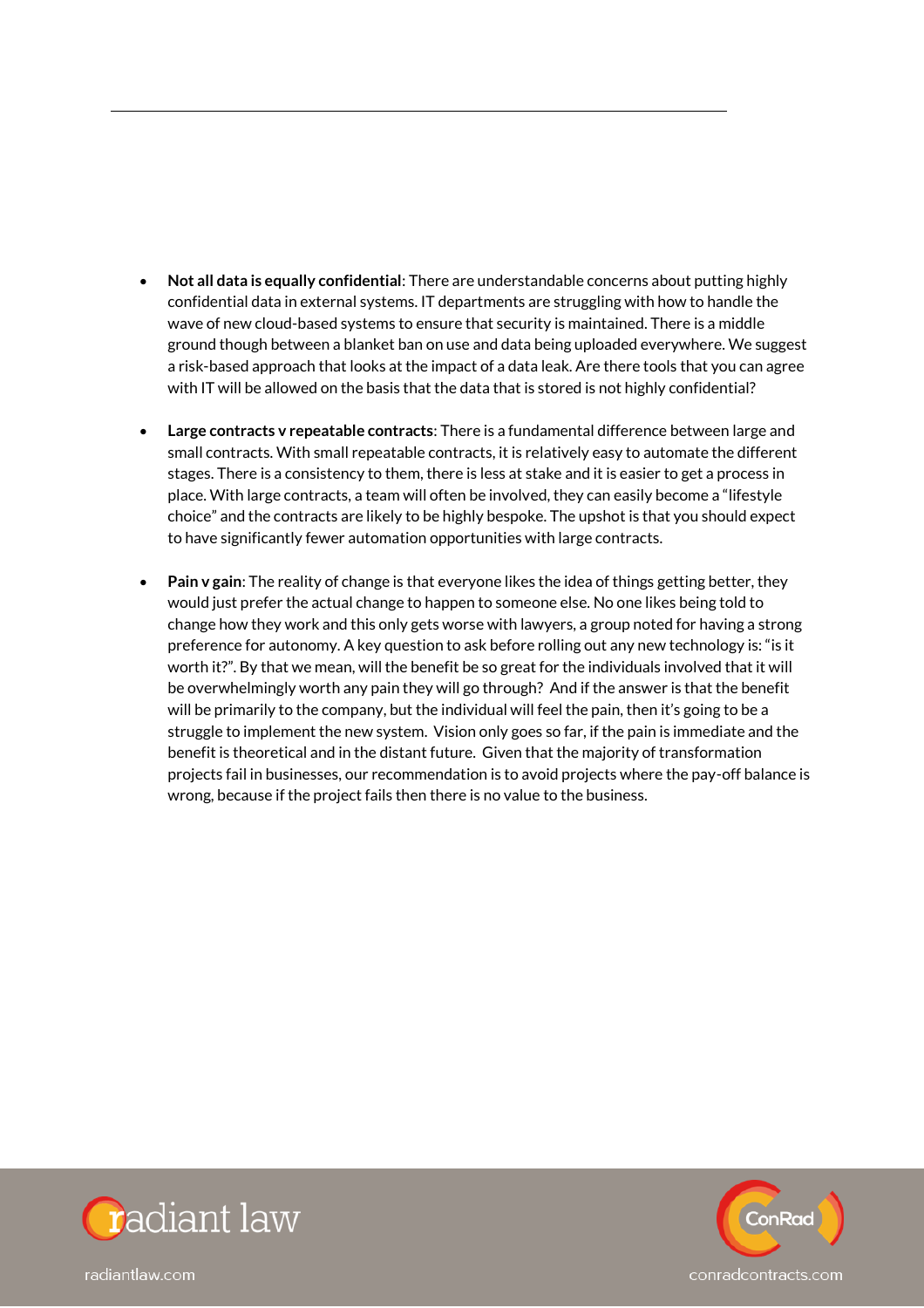## Types of LawTech

### Overview

This section goes into greater depth on the technologies that can be applied to the contracting process. It is ordered following the different phases of the contracting process:



#### End-to-end systems

We include links to example point solutions below. By their nature, the end-to-end solutions don't fit naturally into this structure, so here's a list of ones to consider (this list mixes some of the hotter new products with older expanded contract management systems - it's usually easy to tell the difference from their websites. New is no guarantee of better):

- [Apttus](https://apttus.com/)
- [Ariba](https://www.ariba.com/) (acquired by SAP)
- [Avvoka](https://avvoka.com/)
- **[Concord](https://www.concordnow.com/)**
- [Conga](https://getconga.com/) (which acquired Novatus)
- [ContractPod](http://www.contractpod.com/)
- **[ContractRoom](http://www.contractroom.com/)**
- [Coupa](https://www.coupa.com/products/contract-management/) (which acquired Contractually)
- [Juro](https://juro.com/)
- [SpringCM](https://www.springcm.com/) (acquired by DocuSign)

### Intake and tracking

#### **Overview**

There are three key aspects to the intake and tracking phases of the contracting process:

- **Self-help**: One of the biggest impacts you can make on your workload is helping the business help themselves. To do that, you want the business to have a single place to go by providing a useful portal. That portal will become the place where you provide not only the latest materials and resources, but also the intake form for support requests. We discuss document automation below and you will want ultimately to give access to this via the portal for use by the business.
- **Taming the intake process**: To balance the load across your team and ensure the right people are working on the right matters and urgent support is prioritised (triage) you will want to have a single place for the business to go to request support (intake). This can start as an email address, but ideally will eventually become a form (or be triggered by another system used by the business).



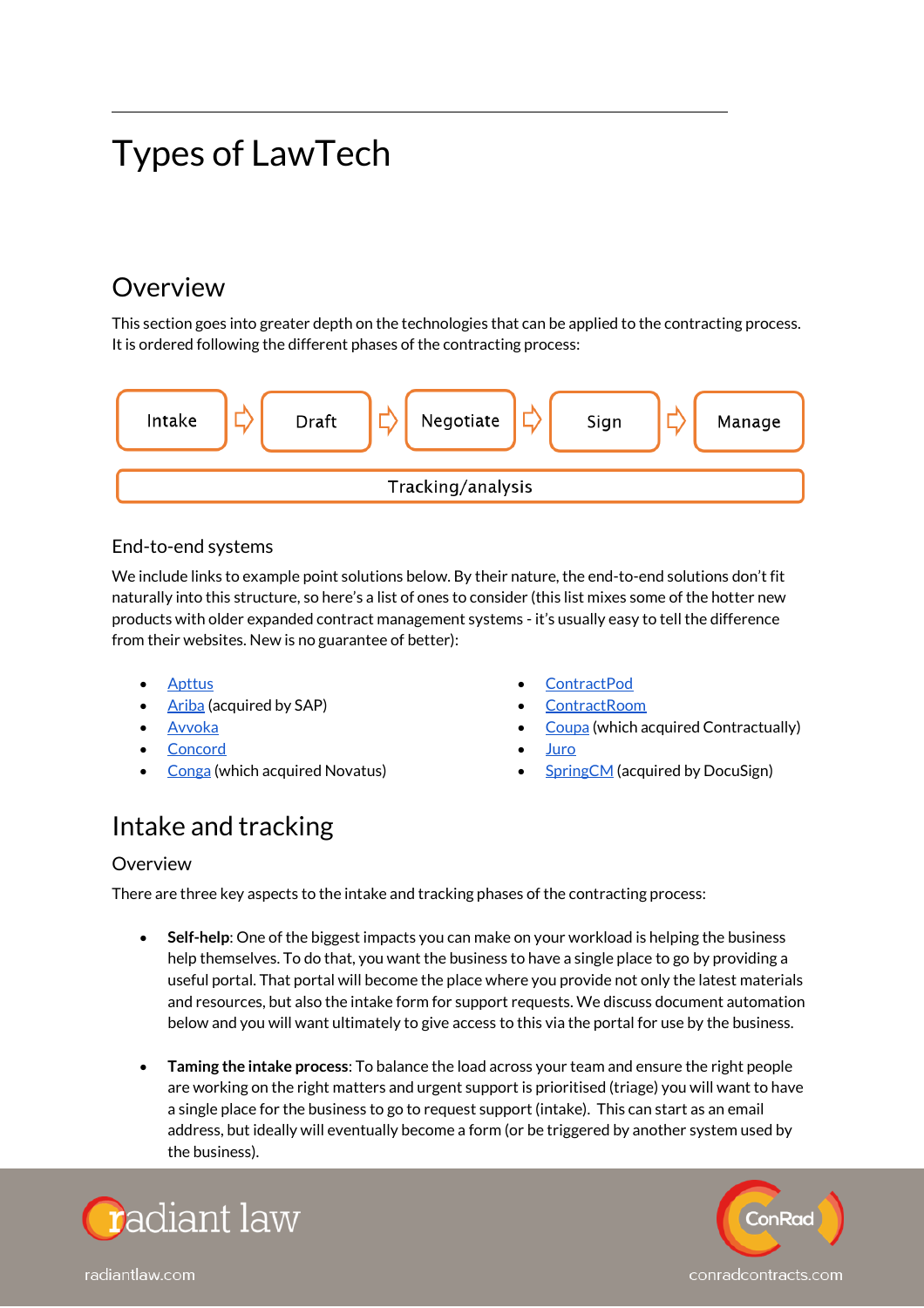• **Tracking and Analytics**: If you start to track what your team and suppliers are working on, you will start to get data. From data, you will be able to see where there are opportunities to improve your processes and the impact you make through ongoing improvements. An online intake form can be used to trigger that process, avoiding the need to re-key data. Matter tracking will also give you a dashboard, giving you an eagle-eye view of what is going on.

#### Portals

Your company inevitably has an intranet. The technology underpinning these vary, but having a single place for business users to go should be located within the intranet. You don't need to buy a system for this part, just adopt what your company is already using. You can link to other systems from here, so you don't need full integration to get the benefits of having a landing spot where legal can curate materials, information and systems that are helpful to the business.

Some points to consider:

- **Capabilities**: You will ideally want a system that is capable of easy editing by the team, can host documents and is easy to locate within the broader intranet. We like to use wikis, but any system that can allow for quick changes should suffice. The go-to favourite for these kinds of systems is now [Microsoft SharePoint](https://products.office.com/en-us/sharepoint/collaboration) (or if your corporate IT is built around Google Apps, [Google Sites\)](https://sites.google.com/).
- **Use by the legal team**: Your team will also need a single place to go for all of their knowhow. You can use the same system for both, and they will normally allow different access rights to be granted so that you can control who within the wider organisation sees what.
- **The end-to-end contracting process**: The contracting process is, of course, broader than just legal. Sales, procurement, finance and other contract owners are also key constituents. This raises a challenge for where to locate helpful information. Consider how best to work with the other teams in providing relevant information that covers the end-to-end contracting processes.
- **Ongoing curation**: Plenty of legal teams have a page on the intranet, few have a comprehensive and current resource. You will need to have someone responsible for keeping it up to date and helpful.

#### Intake

An intake system lets you manage requests for support from the business through a single channel, allowing you to start to tame the resourcing and triage of matters. This gives you the benefits of:

- a single place for the business to go,
- you can ensure that the right work is being prioritised and the work is being balanced across the team,



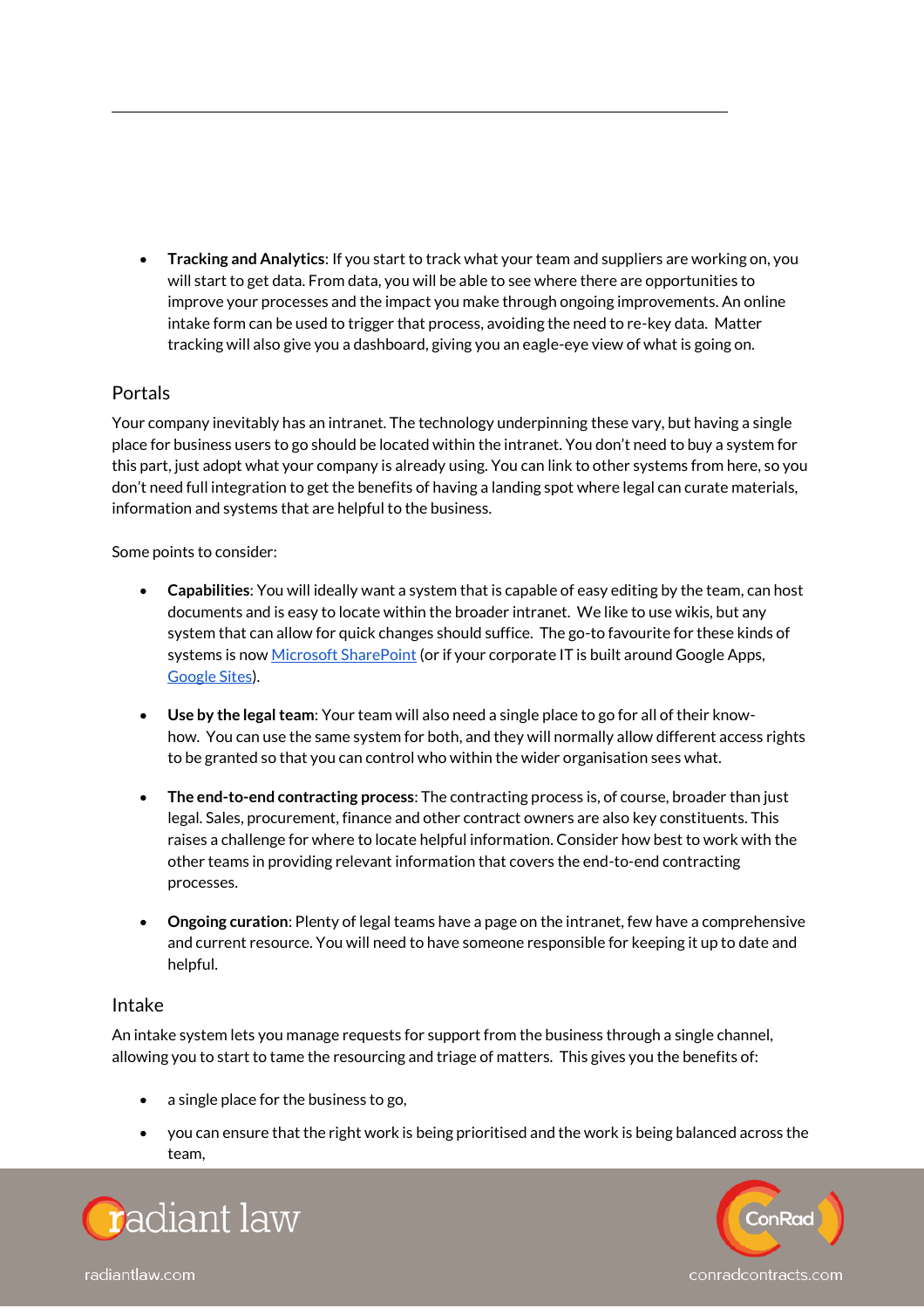- you can start to track time to respond and time to complete, and
- you get more complete instructions, reducing the need for an initial back-and-forth over the details of the deal.

As part of implementing a new intake process, especially where you are moving from the business contacting their favourite lawyer, you will need the business' buy-in. This will be significantly helped by agreeing target performance times to acknowledge requests. As part of implementing this process, you will want to consider how triage should be done and work distributed, including how to make sure that new matters aren't missed.

The intake process can start with something as simple as a single email address (e.g., legalintake@companyname). You can set up mailing lists so that multiple team members receive the email.

Ultimately, you will want an intake form so that you have complete information. This is likely to vary by matter type, but you can create online forms that have different questions depending on answers given to previous questions. As an interim step, you can create interactive pdf forms, which also have the ability to show only the questions relevant to the particular matter. The advantage of these is that they can be emailed to your new intake address, allowing you to get going quickly.

Ideally, the intake form will trigger your matter tracking system once that is implemented.

#### Matter tracking and dashboards

Matter tracking systems allow you to track the status of your team's and suppliers' matters with data being captured on performance. The status and key metrics can be shown on a dashboard giving you an overview of workloads and performance. The benefits of these systems, include:

- Confirming whether targets are being met
- Helping balance the load across the team
- Understanding where bottlenecks are occurring
- Seeing the overall picture through a dashboard
- Potentially coordinating activities across the broader business

At its simplest, a matter tracking system can be a shared spreadsheet (or even better a [kanban board\)](https://en.wikipedia.org/wiki/Kanban_board) showing who is working on what. You can build something simple i[n Google Sheets](https://www.google.co.uk/sheets/about/) (which is better than Excel, as multiple users can edit at the same time) or **Trello**.



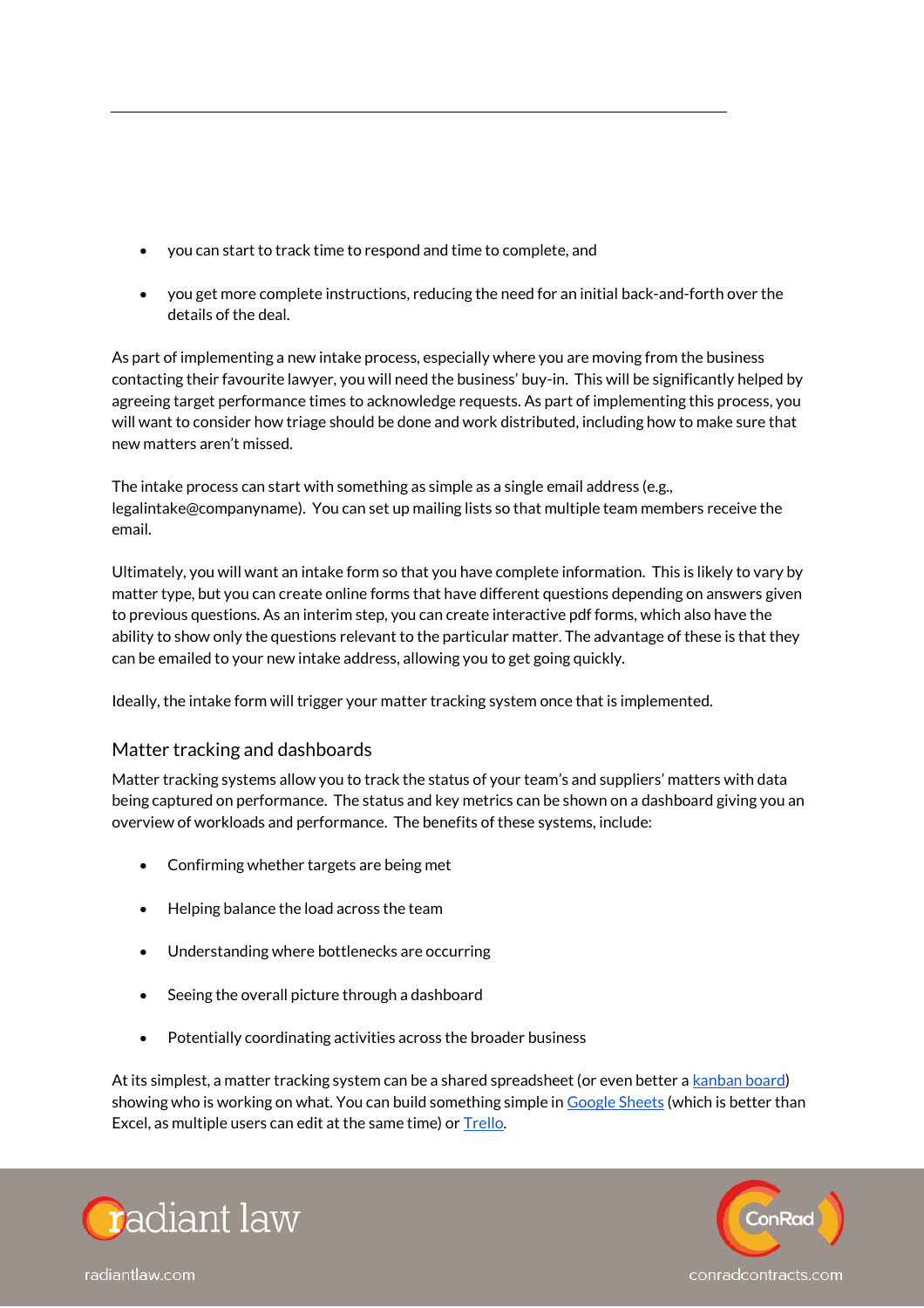Matter tracking is interlinked with the broader challenge faced by legal teams of how to keep track of external suppliers (including legal spend). Choosing a system is often a compromise around what you want to show, but ideally you want to cover:

- All internal and externally supported matters (with sufficient data to allow for meaningful analytics of your processes)
- Associated financial reporting on fees
- Tracking of the different stages of matters
- Allowing business users to see the status of their matters
- Including workflow to handle hand-offs between departments.

There are systems that focus on spend management; systems that focus on contracting; systems provided by external suppliers for their services; systems that focus on all of intake and management (but don't model the contracting process) and so on. Right now, few teams have really cracked this challenge, especially when you overlay the need to integrate with other systems within your organisation.

Our advice is to accept that you may not have a single view for everything, but try to keep to as few systems as possible and prioritise your most pressing needs.

A couple of systems already within your organisation may be helpful:

- **Ticketing systems**: Your IT department is likely to have a ticketing system for tracking IT issues and requests for help. These can be repurposed as a matter tracking system for the legal team.
- **Business Intelligence tools**: Somewhere within your organisation a team of analysts are likely using business intelligence tools such a[s Microsoft Power BI](https://powerbi.microsoft.com/en-us/) o[r Tableau](https://www.tableau.com/) to do visualisation of data and other data analytics, in other words, tools to build dashboards.

In addition, workflow systems worth looking at includ[e Kim,](http://ask.kim/) [Onit](https://www.onit.com/) an[d ThinkSmart.](https://thinksmart.com/)



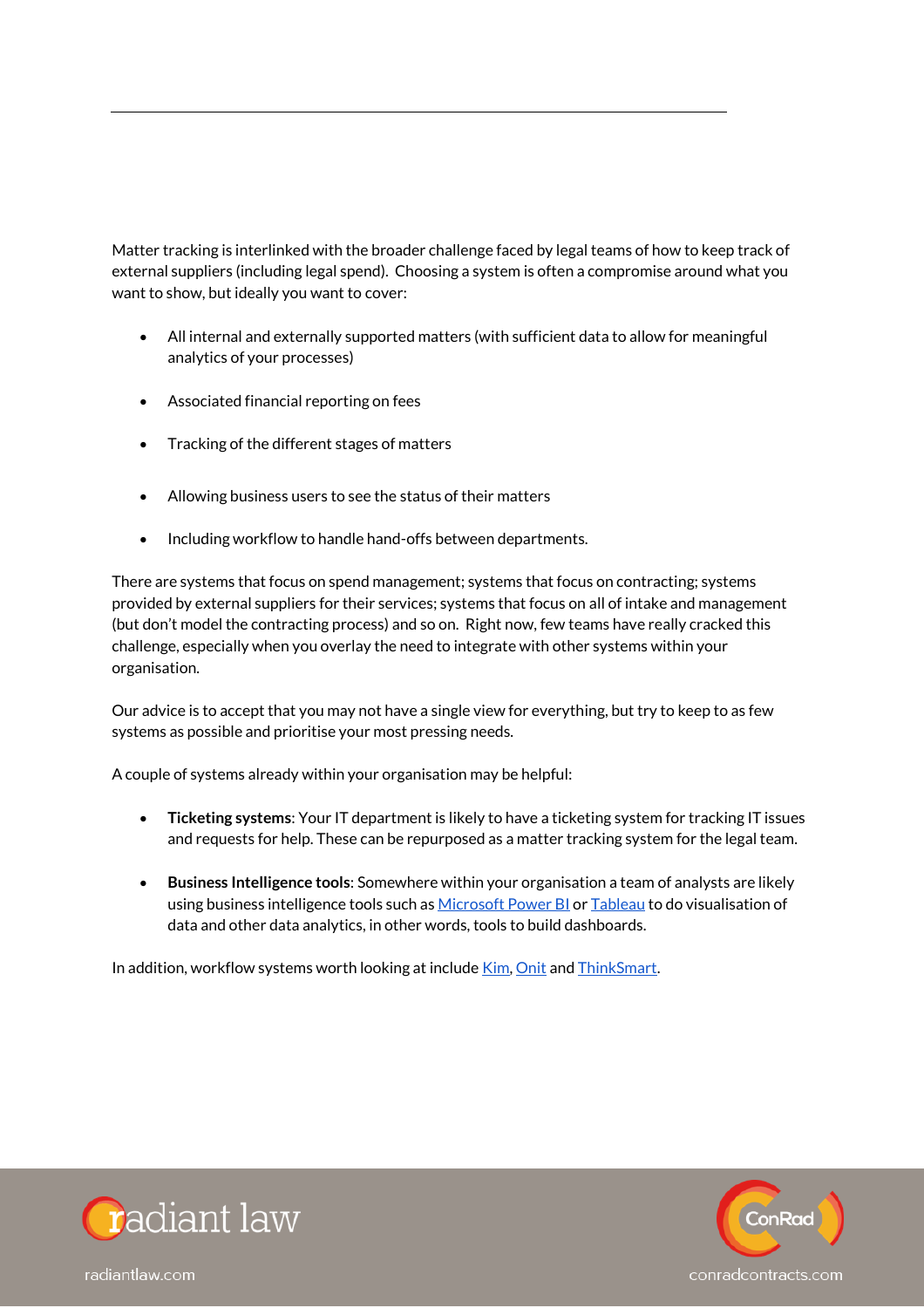### Drafting and negotiations

#### **Overview**

The automation of drafting is relatively straightforward. The key is that you need to sort your templates [out](https://radiantlaw.com/guide-to-contract-templates) before you can automate them. Your templates can also lead to playbooks and clause libraries (see Word extensions below).



Applying technology to the negotiation stage, on the other hand, is a quagmire caused by there being two sides to a negotiation. Currently the best you can do is give tools to your team to help them be more effective in working with documents. In the longer term, negotiation platforms may radically improve the efficiency of the process, at least for simpler contracts.

#### Document automation and approvals

Document automation systems let you create tailored contracts by answering questions, usually through the browser (although some versions are built into Word). You should think of this as a one-shot process for the drafting stage - once the draft is produced, you will be working with it going forwards in Word (or you can generate a pdf).

The benefits of document automation include:

- Faster creation of first drafts
- Improved risk management, by reducing errors and ensuring that issues are considered
- Shorter, tailored contracts as you can exclude irrelevant issues from your draft
- Making it easier to iteratively improve your contracts, by allowing you to quickly release new versions knowing that your users are going to one place to generate contracts



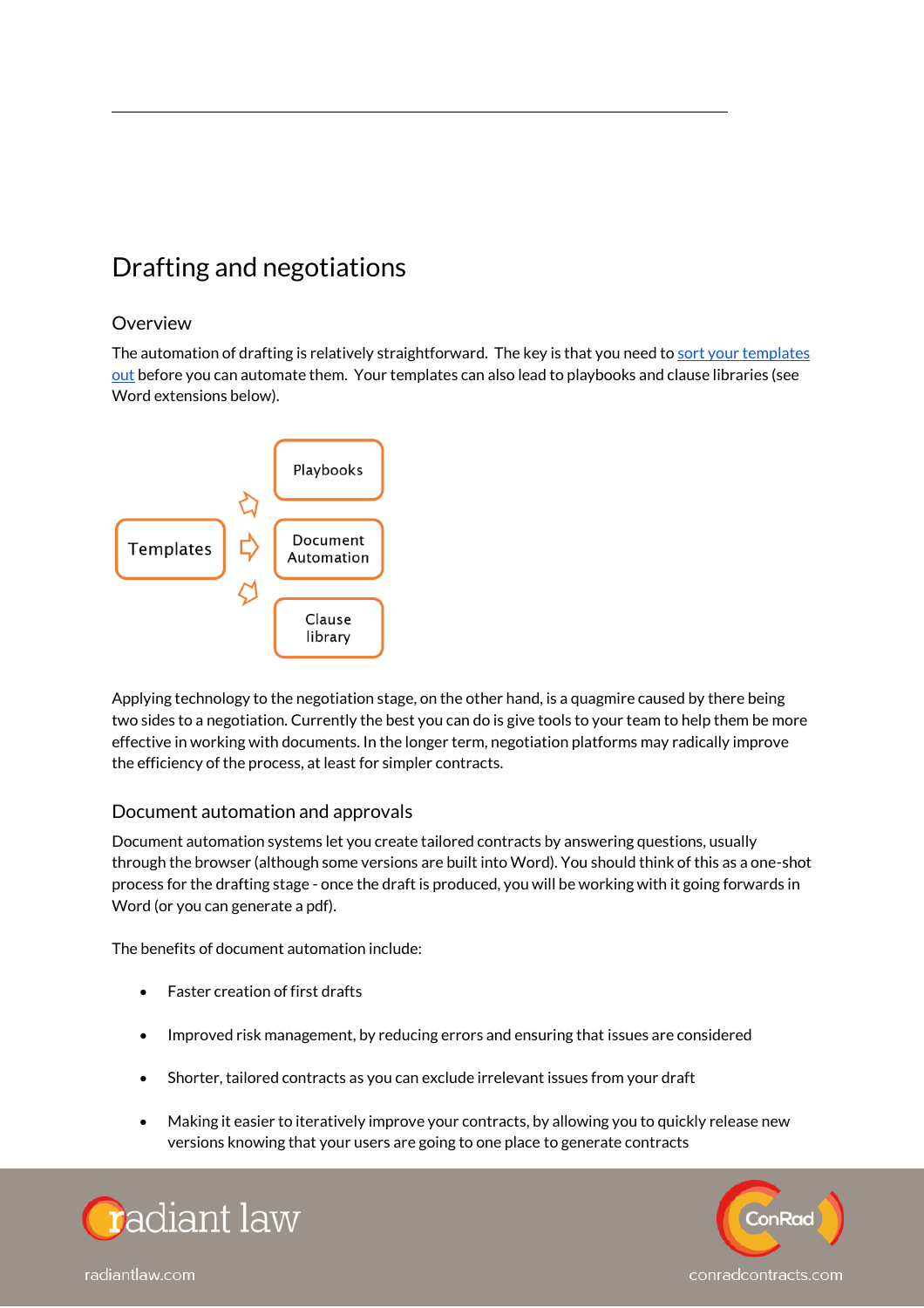• Improved business satisfaction by letting business users generate their own contracts safely.

Some document automation systems can also help you automate approval processes. Answers to questions can trigger the process, so that contracts with particular risks are approved before being sent out.

Document automation systems are incredibly valuable for speeding up your contracting processes, and a big topic, so we've written [a guide dedicated to document automation.](https://radiantlaw.com/guide-to-legal-document-automation)

#### Contract review tools

Document automation is for where you are producing the first draft. That won't always be the case, and new tools are emerging to help automatically review simpler contracts on the other side's paper, to flag areas of concerns. This is one of the areas where AI is starting to make an impact on commercial contracting.

The challenge in applying AI is current computers' capacity to "understand" contracts - reading comprehension and the ability to reason about the contract are both low. What computers can do is find clauses of a particular type with a reasonably high level of precision and, in some simpler cases, apply rules to guess what those clauses are doing. This can get you quite a long way, if you are looking for transfers of IP rights or indemnities.

These tools are at an early stage, and though they may prove valuable, they still have some way to go. Our experience is that they can throw up marginal issues and need significant training. They can also be relatively expensive given the need to still read the agreement. But they can add rigour and may offer an opportunity to take a risk-based approach to low-value contracts. This is an area that is worth keeping an eye on if you have large numbers of similar low-value contracts being entered into on the other side's paper.

Some tools to consider includ[e LawGeex,](https://www.lawgeex.com/) [LegalSifter](https://www.legalsifter.com/) an[d ThoughtRiver.](https://thoughtriver.com/)

#### Document and email storage

With negotiations come multiple versions of contracts and many emails. Law firms typically handle this with matter management systems to at least store the different drafts of a contract in a single place, and sometimes associated emails too. Some in-house teams have also adopted these systems.

The advantage is to have everything in one place, helping lawyers keep track and ensuring that if a lawyer is unavailable another lawyer can pick up the project. They also help with later auditing, if required, of the transaction.



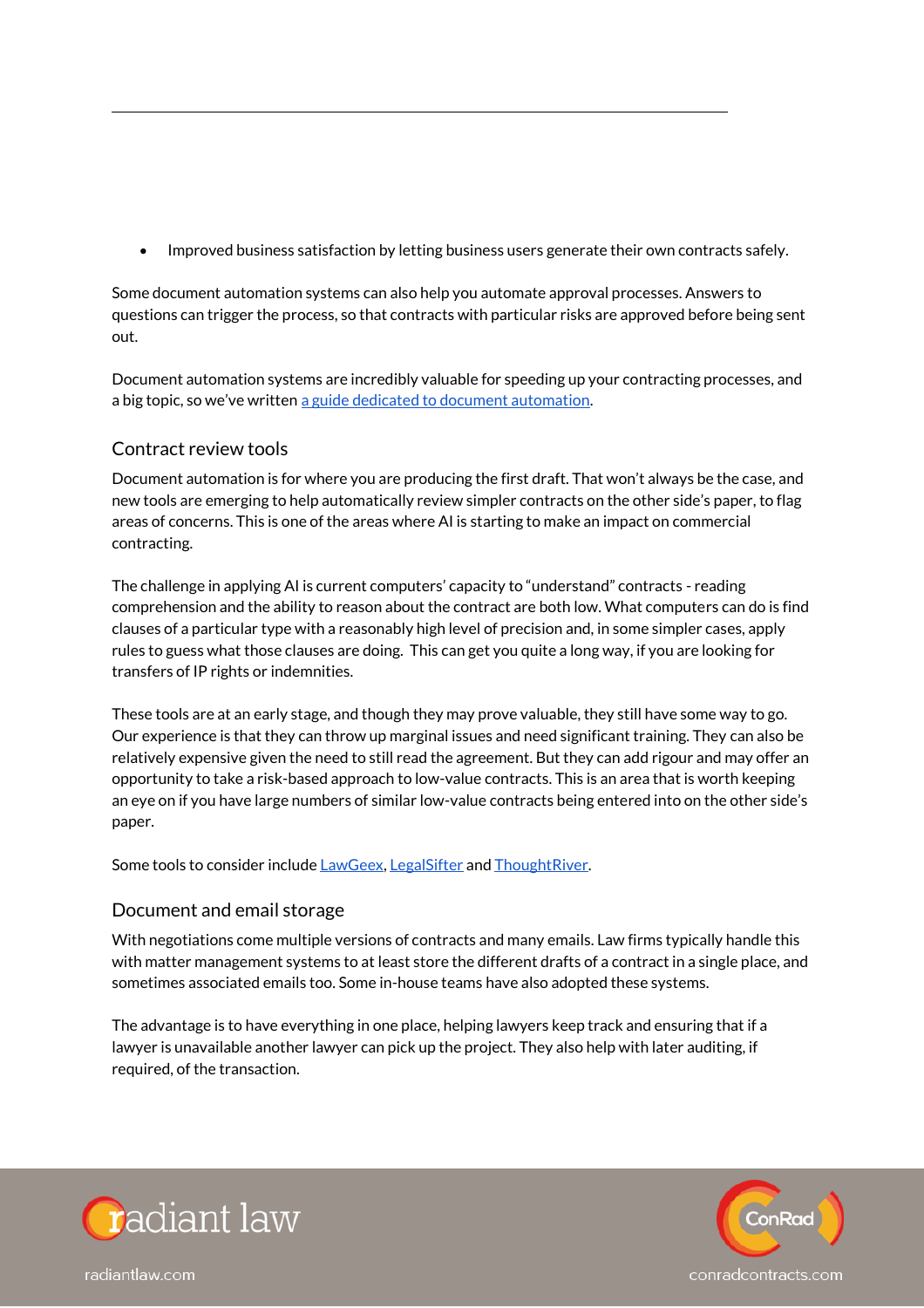There are a range of options:

- Shared file stores (at its simplest, a network drive) can be used so that lawyers have a single place accessible by other team members for documents. There are more sophisticated document management systems that allow for versioning, local synching and enhanced search with filing within Outlook and Word.
- Emails can be stored in the more sophisticated matter management systems (with filing within outlook or even automatic filing using references in email subject lines). There are also simpler solutions such as copying in a shared mailbox with emails. Although this simpler approach has some downsides (it requires remembering to copy in or forward emails to the address, and relevant emails have to be identified within the mailbox if required later), it at least means the emails can be located if a lawyer is out. Emails of team members that leave your organisation can also be archived.

We understand the attraction of the more sophisticated systems and complete and perfect records, but there are arguments for simplicity too:

- [Some research suggests](https://people.ucsc.edu/~swhittak/papers/chi2011_refinding_email_camera_ready.pdf) that using search to find emails, rather than filing in advance, may be more effective.
- Lawyers like their autonomy. Telling them exactly how to work can be counterproductive. Extensive filing is not only boring but will slow down other work.
- In reality, auditing matters after signature is rare and is unlikely to justify filing all the emails and documents in one place, as long as they are locatable.

The most important documents are the first draft, first mark-up and the final draft (as well as the signed version). We recommend focusing on capturing these and ensuring that you have a way for matters to be picked up by other lawyers if needed.

#### Word extensions

Word is a powerful tool, but it is generic and not designed to handle the particular issues lawyers face. This can lead to incredible inefficiencies as lawyers fiddle with documents and deal with broken formatting. A number of suppliers, including Radiant with ou[r RemarkableX](https://radiantlaw.com/lawtech/remarkablex) tools, have extended Word, adding additional functionality targeted at lawyers.

The kinds of things these tools can do include:

- Generate issue lists from contracts
- Reverse track changes (so you can show you've rejected something)



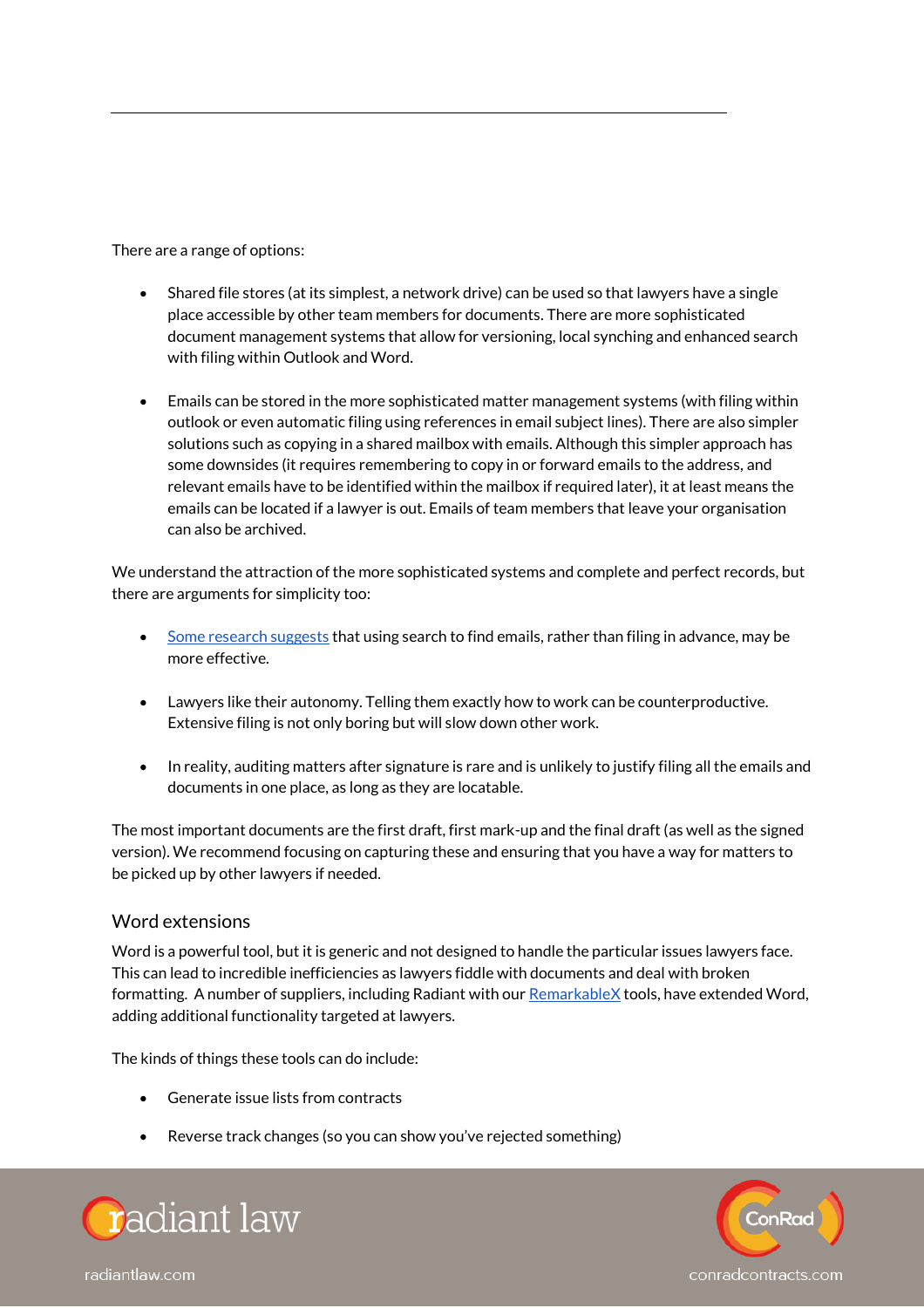- Fix broken documents with the press of a button
- Better navigate documents, including being able to see the definition of capitalised terms
- Check for missing definitions and other issues
- Clean up the track changes in documents (e.g., when your colleagues have all added their (conflicting) thoughts using their own names)

We have also extended Word to include a clause database, allowing lawyers to insert preferred language into contracts and grabbing useful clauses for future use.

As we have noted above, one of the most valuable approaches to technology is to make sure that the users are able to use what is already available. Lawyers' understanding of how to use Word properly, even without the extensions, can be patchy. A strong grasp of topics such as styles and Word styles templates (discussed in our [guide to contract templates\)](https://radiantlaw.com/guide-to-contract-templates), keyboard shortcuts, automated crossreferencing and track changes is valuable, going on essential, and there are many resources on the internet to help[. Procertas](https://www.procertas.com/) has an excellent assessment for lawyers' use of Word (and Excel), if you want to know where you are.

#### Screen sharing

Batting back and forth drafts by email will only get you so far. When you have negotiation calls, they can be made far more effective by using screen sharing and live drafting of changes to contracts. This allows changes to be agreed on the spot, potentially closing a deal in a single call rather than sending drafts after the call and having to have a follow-up.

For this to work, the lawyer doing the negotiation needs to be empowered to make decisions. It is also harder to draft on the fly (especially with everyone watching each keystroke!) but it is a valuable tool in speeding up negotiations.

Screen sharing is usually an option in any video conferencing system (as opposed to audio only) such as [Skype for Business,](https://www.skype.com/en/business/) [WebEx](https://www.webex.co.uk/) o[r GoToMeeting.](https://www.gotomeeting.com/en-gb)

#### Negotiation platforms

Negotiations are the problematic stage in automating the end-to-end contracting process, with the current reality being the slow and inefficient sending back and forth of marked-up Word documents.

Early attempts to improve this process involved providing platforms to host the draft agreement, accessible by both parties. Newer approaches involve hosting the draft contract as a web page accessible in the browser, where changes can be made to the contract and comments can be added. The platform then manages the exchange of "drafts" and allows open issues to be tracked, reported on and closed.



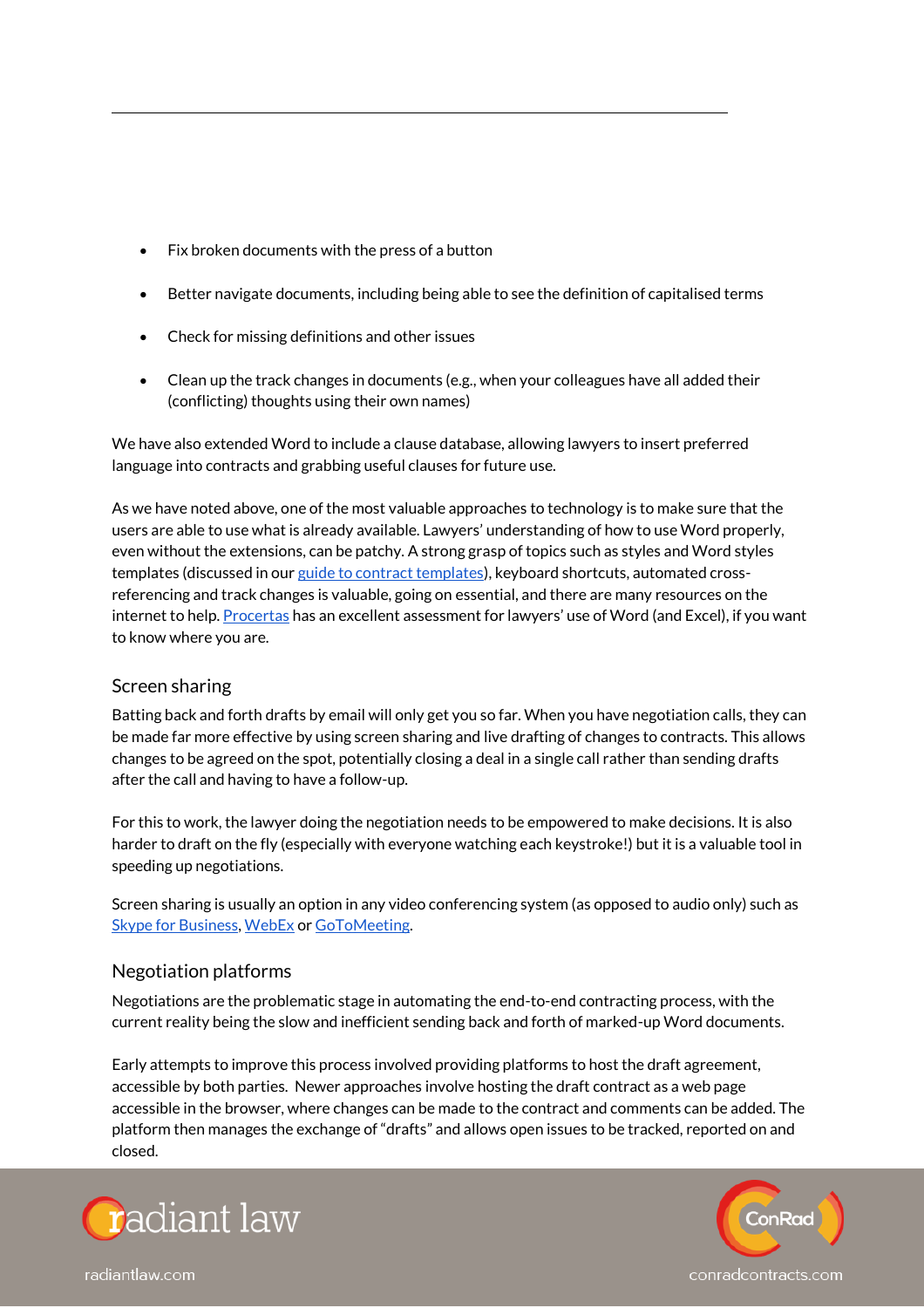Although these systems will likely be highly effective in improving the contracting process, mimicking the complexities and flexibility of what we do with email, including the convoluted ways in which drafts can be sent both between, and within, organisations and the associated approval processes and touchpoints is hard. These platforms are showing great promise and can be effective with the simpler contract documents, but are only now approaching the maturity needed to handle more complex negotiations.

We do not expect that really complex agreements, especially those that are typically negotiated face-toface will be negotiated on these platforms for the foreseeable future. However, for simpler contracts these platforms are going to be increasingly used. The fundamental challenge is that it requires the other side to adapt their way of working, a far harder problem than the already hard problem of getting your own team to change. This will become easier as the systems mature, but it means that there is likely to be a slow adoption. We believe this is the future and are actively working with suppliers to help improve their products.

Some of the end-to-end products we list above do contract negotiations. We lik[e Synergist](https://synergist.io/) as a standalone product.

#### Contract analytics and heatmaps

There are fundamentally two types of data analytics that you can perform on your contracting process: data around the contracting process (primarily drawn from tracking your matters) and data around the substance of the contracts. There are a number of ways to analyse the data around your contracts, but a powerful method is to produce heatmaps.

Heatmaps show the parts of your standard contracts that are most subject to negotiation, by analysing the other sides' mark-ups. Sometimes these proposed changes are for predictable reasons, for example you are taking an out-of-market or debatable position. But they will also highlight clauses which are more contentious than they should be. Identifying these clauses will allow you to refine the language to address apparent concerns and speed up the negotiation process.

We have built a tool to do this, which also identifies points to address in playbooks, and it is also available through some of the negotiation platforms.



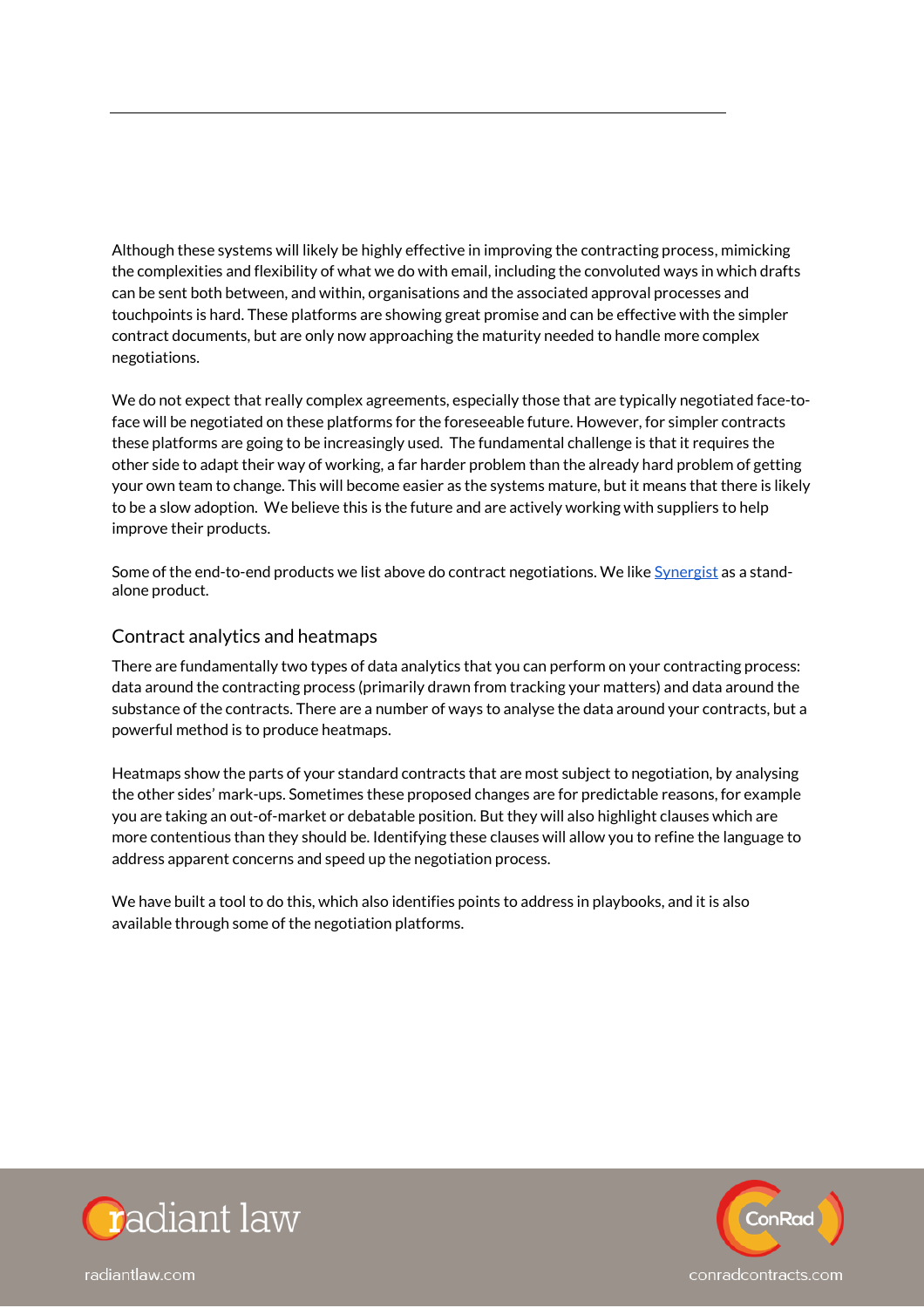### Signing and management

#### **Overview**

Once a contract has been negotiated, automation can be heavily applied to the ongoing process:



#### E-signatures and approvals

Electronic signature systems allow a contract document to be signed online, rather than relying on a manual signature.

Most countries have now recognised e-signatures as legally sufficient for most, if not all, commercial contracts (although not always for documents where more formal legal requirements are required such as wills and trusts). There are a number of resources discussin[g where e-signatures are recognised](https://www.docusign.com/learn/are-electronic-signatures-legal) as well as guidance from th[e City of London Law Society](http://www.citysolicitors.org.uk/attachments/article/121/LSEW%20%20CLLS%20Joint%20Working%20Party%20-%20Note%20on%20the%20Execution%20of%20a%20Document%20Using%20an%20Electronic%20Signature.pdf) and th[e Law Commission](https://www.lawcom.gov.uk/project/electronic-execution-of-documents/) in England and Wales.

E-signatures offer a number of advantages over wet ink:

- They are more convenient, improving business satisfaction with the process.
- It is demonstrably faster to obtain signatures this way, reducing the time to close.
- The approvals process can be automated, with a log confirming that approvals were actually given.
- These systems help ensure that contracts are actually signed.
- They help ensure that the signed contracts can actually be found again and they are an excellent feed into contract management systems to ensure that the signed contracts are then stored in a single place.

At its simplest, e-signatures will allow the signer to attach an image of a signature to a document and log the process of how it was signed (typically identifying the signer by a unique link to their email address). More advanced signing processes (involving for example public key infrastructure, a chain of trust built using cryptographic certificates and physical devices) can also be enabled for advanced and [qualified electronic signatures under](https://ec.europa.eu/cefdigital/wiki/pages/viewpage.action?pageId=46992760) EU law.



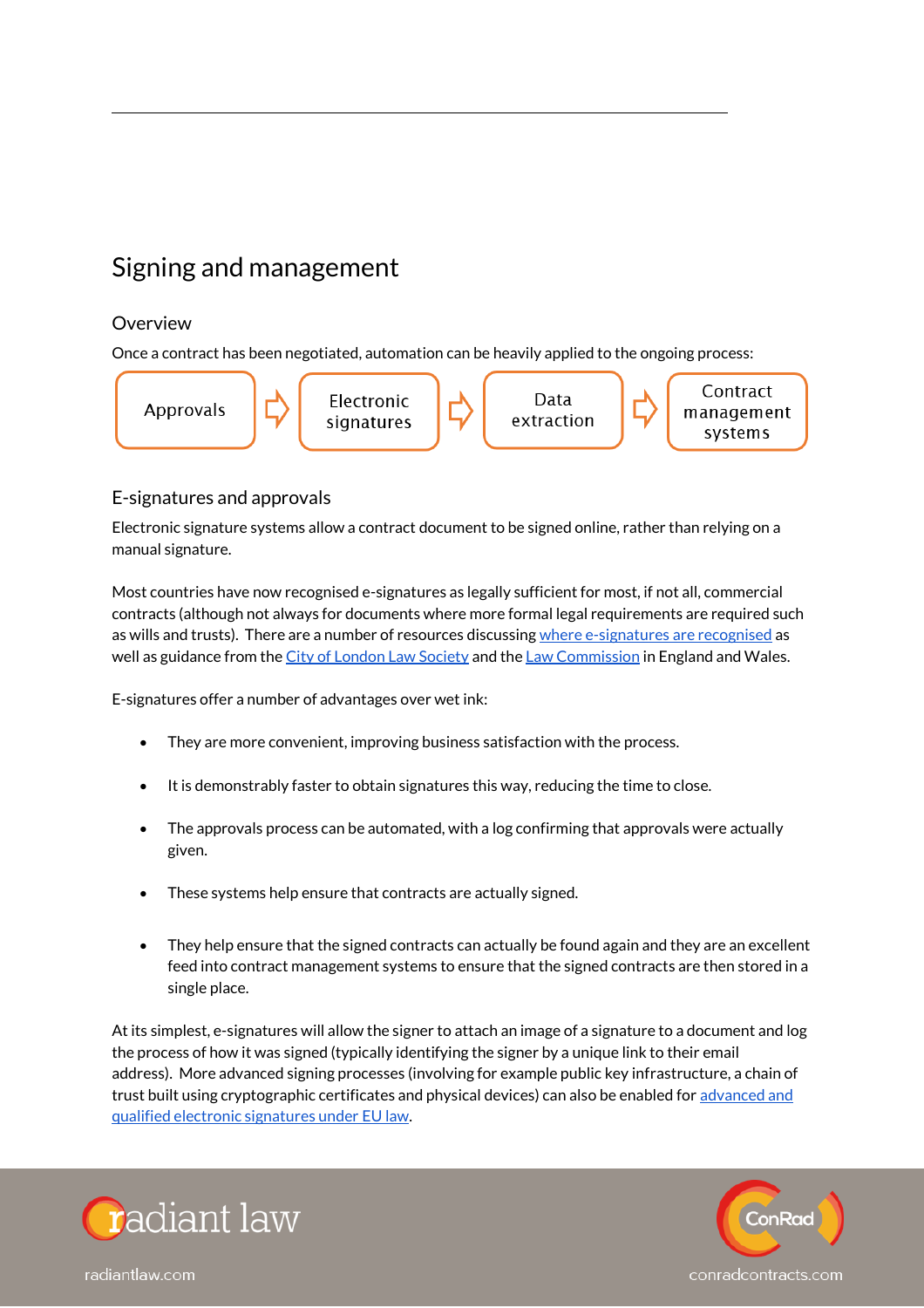E-signature systems can also assist with the pre-signature approvals process, allowing you to send the finalised contract to the approvers (in a pre-set sequence if needed) and requiring them to assent before it is finally signed. Alternatively, you can automate the approvals stage in a separate workflow system.

Examples of e-signature systems include **DocuSign, [Adobe Sign](https://acrobat.adobe.com/uk/en/sign.html) and HelloSign**.

#### Contract and obligation management

One of the most common refrains we hear from legal teams is that they regularly can't find their signed contracts. Although there are many systems available to help with this (over a hundred), the problem can still happen when you have one. This is because collecting (and actually managing) contracts is fundamentally a process, rather than technology, problem.

Going a bit deeper, the two key justifications for a contract management system are finding contracts and knowing when they are up for renewal. If you have a process that ensures contracts are being stored in one place (such as somewhere on a network drive) and a spreadsheet listing renewal dates, you can meet those needs.

In practice though, we often see large (and very expensive) projects to implement contract management systems to both store the signed contract and also large amounts of associated metadata. These projects often fail in the longer term because (a) the system is configured to require large amounts of data about the contracts (b) users don't want to go through the pain of extracting that data so the system is avoided, (c) which means that the contract record is incomplete, and so the system isn't trusted, (d) so users have even more reason to avoid the system. Effectively, trying to capture too much data is likely to start a cycle of non-use, but expensive systems are justified by the extent of knowledge that the organisation will have about its contracts.

We therefore recommend that you use as simple a system as possible, require only a minimal amount of information be stored about the contract and rely on later data extraction exercises to answer specific future questions that come up (see data extraction below), because future questions are surprisingly unpredictable.

Effective contract management is a big topic, but the data we would focus on collecting (apart from parties, renewal dates and type) are unusual long-term obligations on you (because you won't comply with them if they aren't made actionable) and changes to standard processes such as approvals (so that you know where there are issues with later bulk updates across your agreements). For high volume contracts, if you track these in your contract management systems you can deliver effective obligation management.

For large value commercial contracts, such as outsourcing agreements, where you may have a dedicated team involved in ongoing management, there are specific systems that can address the far more complex requirements of obligation management, service level compliance and charges.



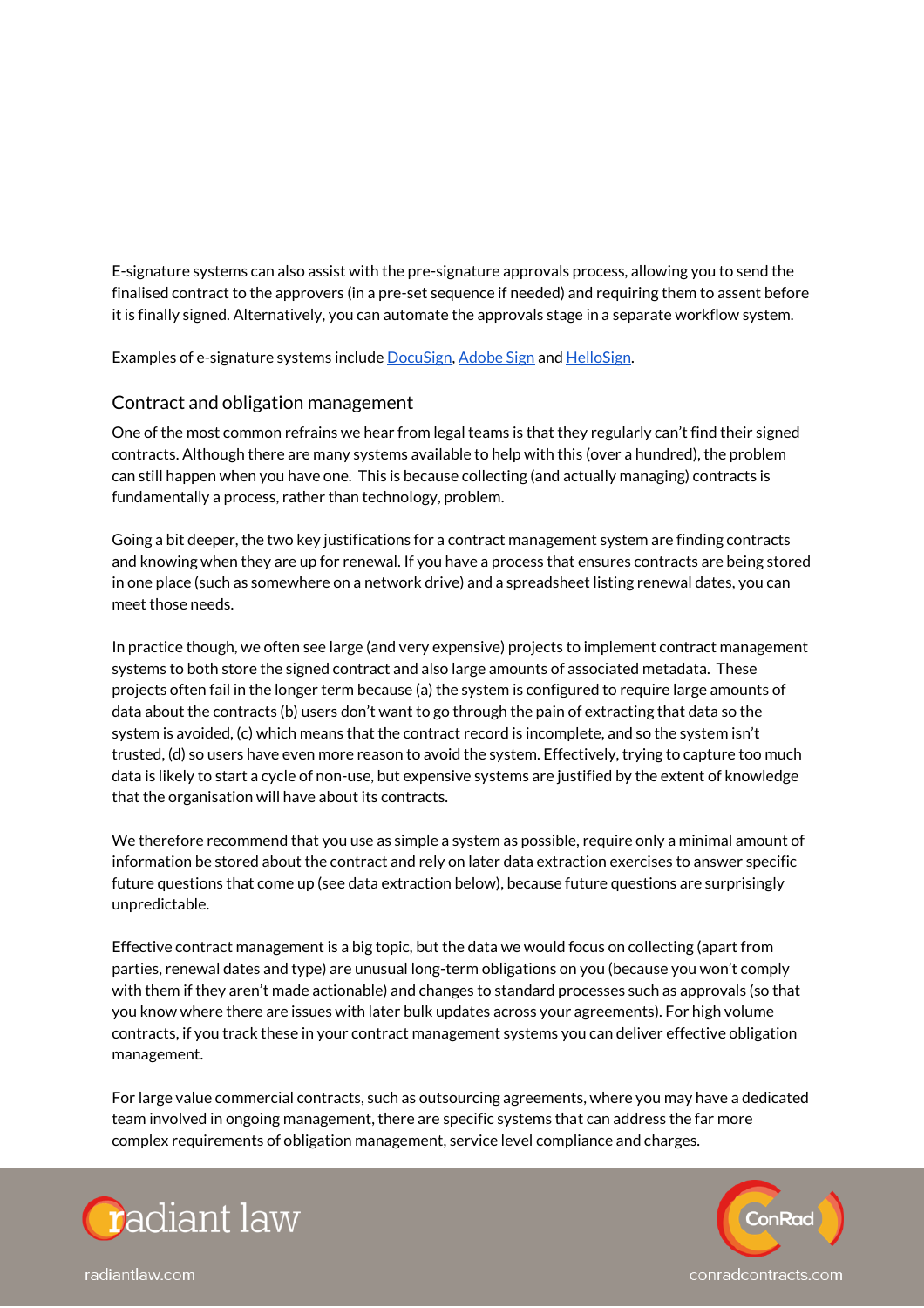Contract management providers were the first of the contracting lawtech providers and have often tried to expand their products into contract lifecycle management tools - i.e., handle all the stages of the contracting process. As we discuss above, there is a value to having a joined-up system, but these solutions can often be weak at dealing with individual stages such as document automation and at times can be more procurement box ticking exercises than fully-powered features.

For standalone products, we like [Effacts.](https://www.effacts.com/en/) [SirionLabs](https://www.sirionlabs.com/) handles managing large contracts. We've listed a number of end-to-end systems above and for a reasonably complete (and daunting) list of what is available, have a loo[k here.](https://www.capterra.com/contract-management-software/)

#### Data extraction

Once you have a contract management system to store metadata about your contracts, you can look at AI tools that automatically extract key data points from your contracts. Like other AI LawTech systems, these are still relatively immature, and work best when you are dealing with high volumes of very similar contracts where you know exactly which data points are relevant. You are going to want to check the results and unless you are dealing with extremely high volumes of documents (think banks with financing documents), their value is marginal. They also face the same challenges as the contract review tools we discuss above, with any limited rules you create to interpret the data (e.g., the term) being fragile if the actual language materially differs from what you expected to see in the contract.

Another class of tools have also emerged for use in M&A due diligence exercises, to identify relevant clauses of a particular type, to speed up reviews by humans. These can be helpful in processing your contracts at a later date to answer specific questions (e.g., can the contract be assigned?).

With the current hype around AI, there are a lot of new products coming on to the market[. Seal](https://www.seal-software.com/) is one of the stronger ones for data extraction, *Kira* is the best known of the clause-finding systems. Others includ[e Ravn](https://imanage.com/product/ravn/) (now acquired by iManage)[, Counselytics](https://getconga.com/lp-counselytics/) (now acquired by Conga)[, eBravia](https://ebrevia.com/) and [Luminance.](https://www.luminance.com/) 



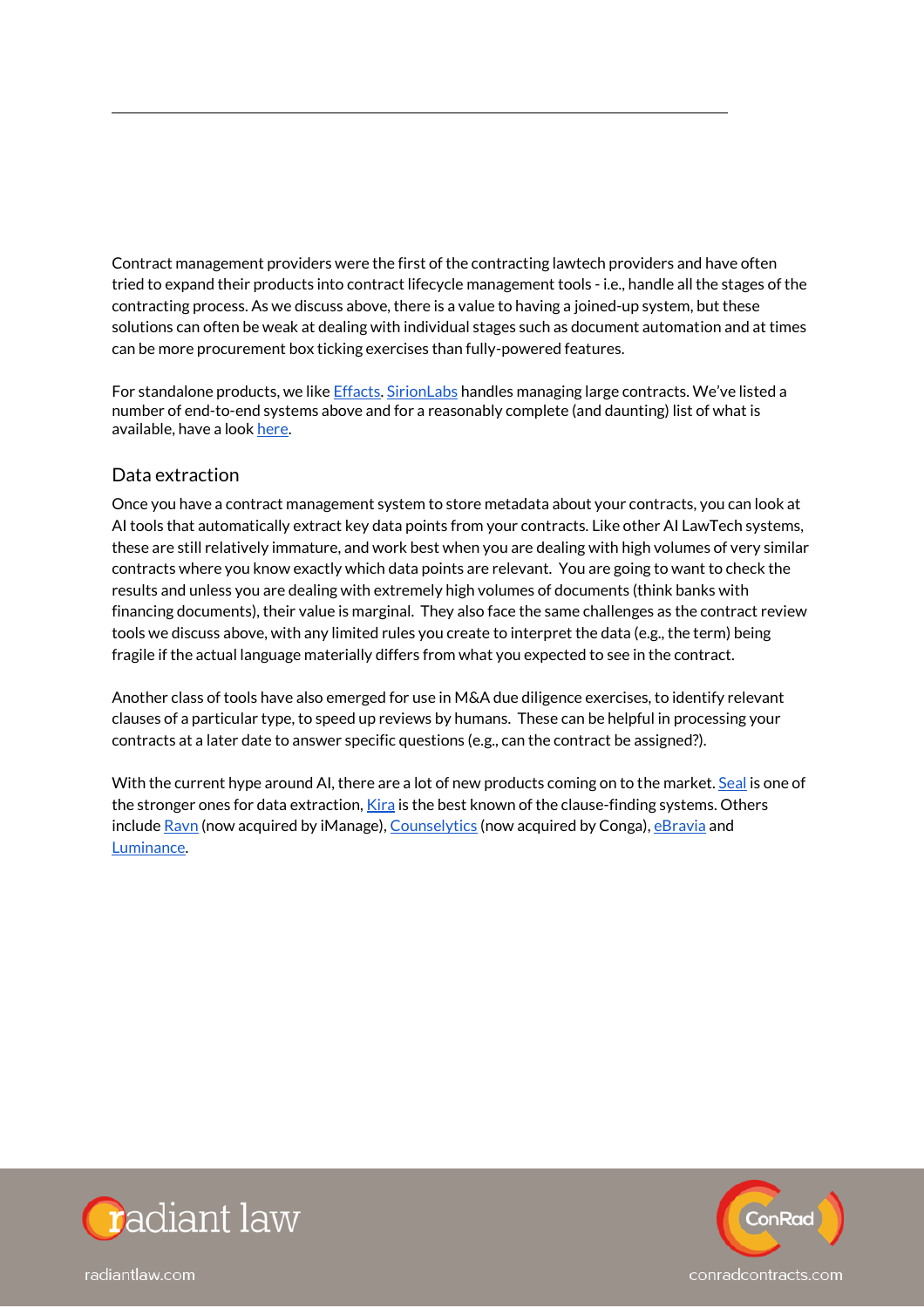## Implementing LawTech

### The players

Introducing technology, in fact any change, is fundamentally about people. We are going to look at the key stakeholders first and then turn to how to approach implementing technology.

#### The IT department

With a few exceptions, IT departments don't particularly care about the legal team (for probably a few reasons, including legal not being revenue generators). IT departments also have other problems. If you think the current rate of change is high in law (ho ho), consider what IT departments are facing: they live the hype-cycle, with the latest IT paradigm shift occurring every few years. Security has become a nightmare. They have had to evolve from supporting boxes, through providing services, to enabling business transformation. They can't hold off the cloud any longer, yet they are inevitably hampered by legacy systems that they have to keep supporting. And their headcount is also being frozen, if not cut.

In the face of this onslaught, IT teams know that they need to simplify: they need fewer systems, better integration and for the users to actually use the systems they begged for.

Given this reality, to introduce technology to support your contracts you will need to do some combination of the following:

- use the technology the IT department makes generally available to the business,
- take advantage of a project started by another department,
- start a shadow-IT department, by signing up to a cloud service with a credit card,
- get access to software as part of the services of a legal supplier, or
- create an overwhelming business case for your project.

Whichever path you chose, you will inevitably need to understand the technology that is available and prioritise what will add the most value; and it helps to be able to articulate the business impact.

#### Leadership and the rise of legal operations

Given the challenges with pushing LawTech through the IT department, sceptical GCs are guaranteed to lead to little progress. Previously, however, the GC would need to actively champion change (amongst their many other responsibilities). The interesting development over the past few years has been the new role of legal COO and th[e rise of legal operations in larger teams,](https://www.legalevolution.org/2017/05/six-types-of-law-firm-clients-005/) as highlighted by the growth of [CLOC.](https://cloc.org/)



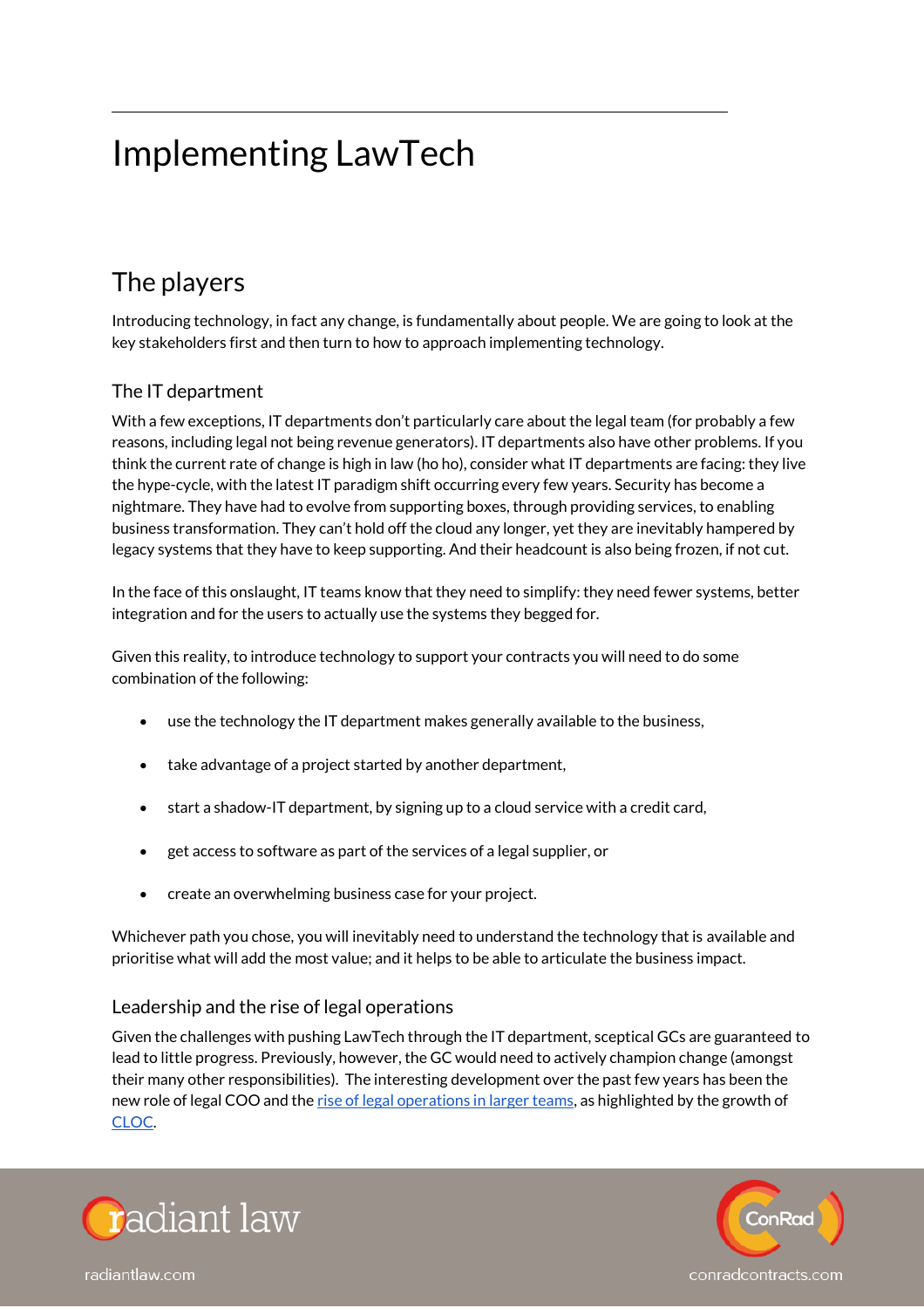The creation of the COO role and legal operations teams is significant because there is now somewhere to delegate transformation. The result is that more progressive GCs with larger teams have a way to unlock improvements.

The question then becomes whether those operations teams, on whose shoulders a lot is now resting, will actually be agents of change or jealous guardians? The most successful at the role (and the most successful GCs) tend to do the following:

- prioritise action over talk, and get something going,
- focus first on removing frustrations and the low-hanging fruit, rather than grand plans,
- use momentum to build on early easier wins, and in time implement more ambitious projects, and
- understand what is available in the market and engage with experts outside their department and outside their organisation.

The bottom line is that without both top-down support and someone to lead the implementation, there will not be change.

#### Tech champions and sceptics

In a large enough team, there will always be at least one team member fascinated by technology and up for experimenting. They might end up being drawn to legal operations, but not always. If you are reading this, you might well be a tech champion.

Tech champions are gold dust. They are the people who will do the pilot projects, come up with many of the ideas and leap at the chance to try new things. They are often underutilised. However, tech champions don't always help themselves as much as they could. They can leave a trail of half-finished projects in their wake and may not always do their homework on what really helps, as opposed to looks interesting. The most successful tech champions tend to:

- foster a deeper understanding of technology
- actually build things, using the tools that are available
- be good at selling the benefits of what they have achieved to their colleagues (i.e., showing how it would actually help them)
- also be good at their day jobs (it's rare for an individual to be given a job of just playing with technology)



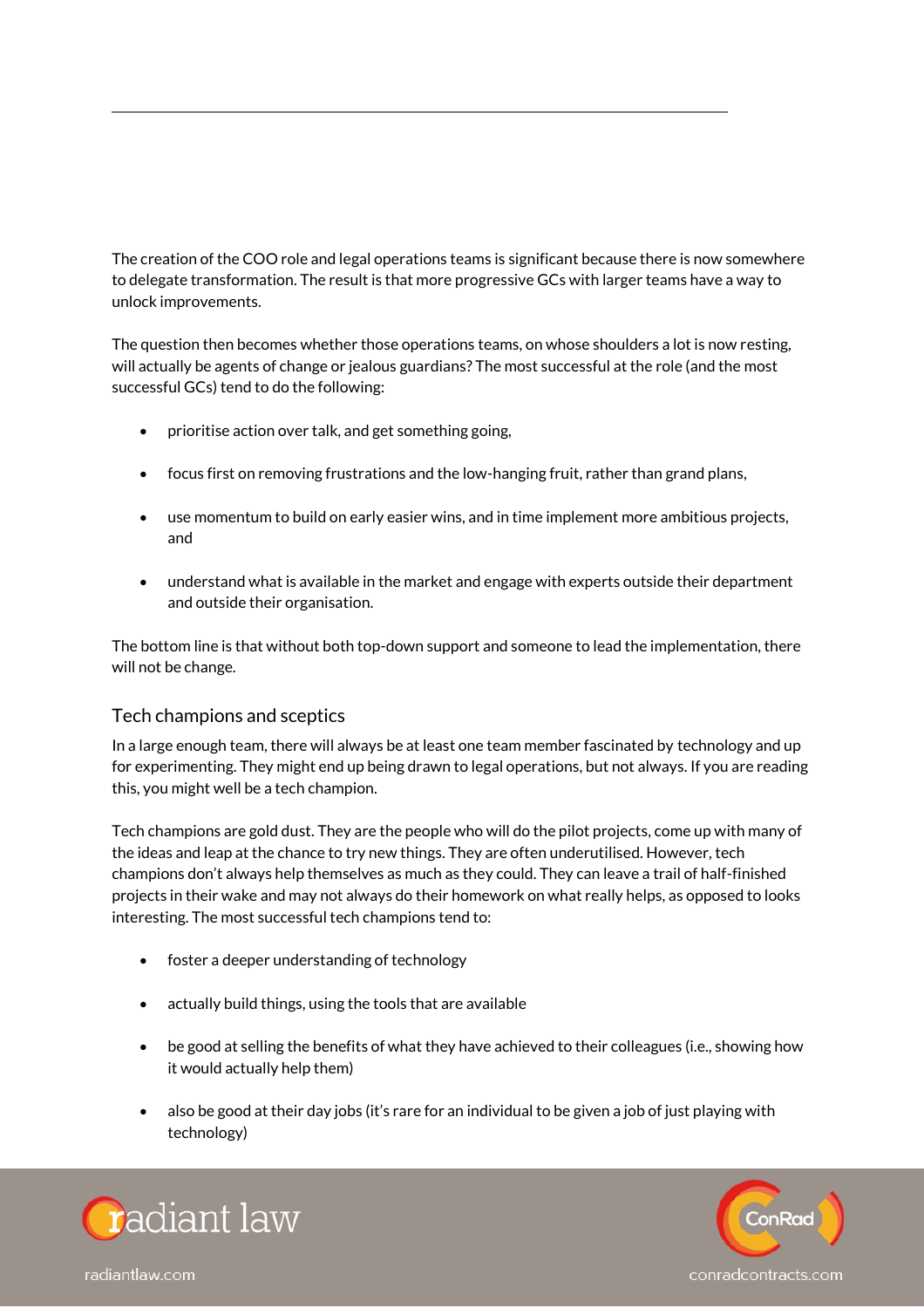At the other end of the spectrum are the deep sceptics, who are far more common amongst lawyers. In between you have a range of attitudes, with people more or less open to change (for more on the different attitudes to change, see the [Rogers Diffusion Curve](https://en.wikipedia.org/wiki/Diffusion_of_innovations) and Bill Henderson's excellent application [of this to law](https://www.legalevolution.org/2017/05/rogers-diffusion-curve-004/) - read the whole site, while you're there).

So how do you address these different attitudes?

We suggest:

- Leaders need champions to be able to implement change, because they are the easiest people to get going with and will magnify the voice of leadership
- People on the fence are worth persuading up front and trying to address their concerns
- Ignore the deep sceptics at first. You will waste time and effort with little chance of success. Better to get going and bring them on board later.

#### Other departments

The contracting processes are bigger than legal. They span departments including procurement, sales, finance and the contract owners in the business. LawTech providers are already talking directly to these other groups because of the historical challenges of selling to legal (it's hard). Document automation is usually first introduced at companies through sales (to handle the simplest agreements); contract management systems are usually championed by procurement (because they want to understand savings opportunities across categories). Legal has come late to the party.

Coordinating changes with these other groups will often be essential and they may be better able to persuade the IT department to introduce a system. We recommend bringing them onboard with your project early on.

### Rolling out systems

There are some key principles that will help you successfully implement a new system:

- **Momentum**: starting with small wins and building an ethos of continuous improvement will help set the context in which more ambitious projects can be rolled out.
- **Have a plan**: you need a plan for how the system will be rolled out and you need someone to be accountable for delivering it. That person needs to be empowered and publicly supported from the top. You also need to budget not only for the system, but also for the full implementation costs and training that will be needed. The costs of implementation can be significant, in some cases more than the cost of the system itself.



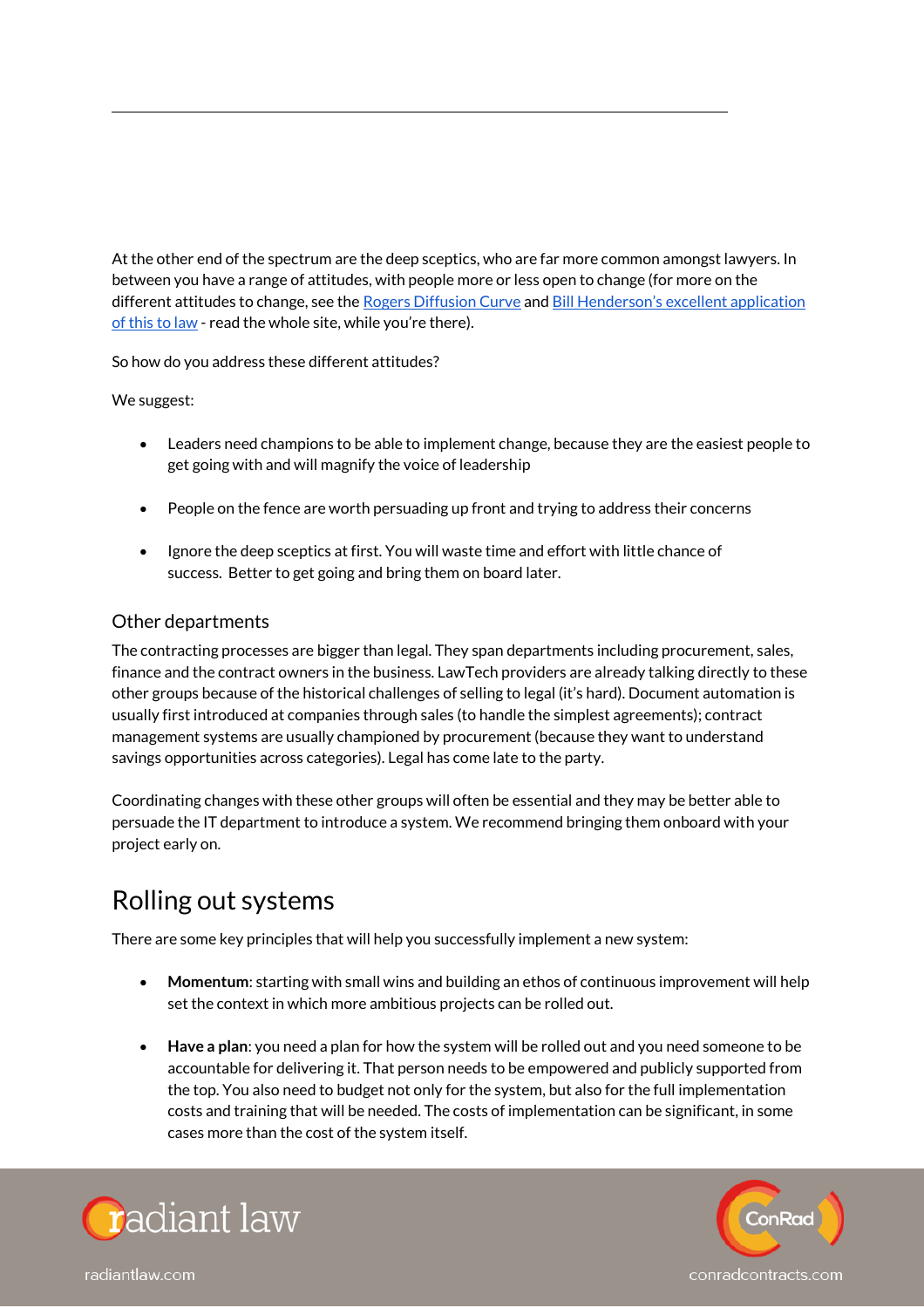- **Selling the benefits**: you are going to need to sell the benefits, not just to the organisation but also the individual lawyers. This is not just a one-off event. Communication throughout the project is going to be essential. The basic rule is that you cannot over-communicate.
- **Minimise the pain**: you are going to want to select and implement the system in a way that makes the personal process of change as small as possible. This means pilots, testing and knocking the edges off the system before rolling it out widely.
- **Champions and Beachheads**: We recommend getting a system going with champions first, to ensure that you can demonstrate a fully working system, before a wider roll-out.
- **Training**: Training is usually essential, but it doesn't necessarily have to be done by external providers. Often enthusiastic champions are the best people to train the rest of the team.
- **Finally, pick up the sceptics**: Once the new system is in place and working, then you can address the sceptics and do what you need to do to get them using the system.
- **Persistence**: There will be set-backs and not everyone is going to leap at the opportunity to use the new system. Keeping at it, when you know the system does work and help, is going to be essential (keeping at it with a fundamentally flawed system is less helpful).



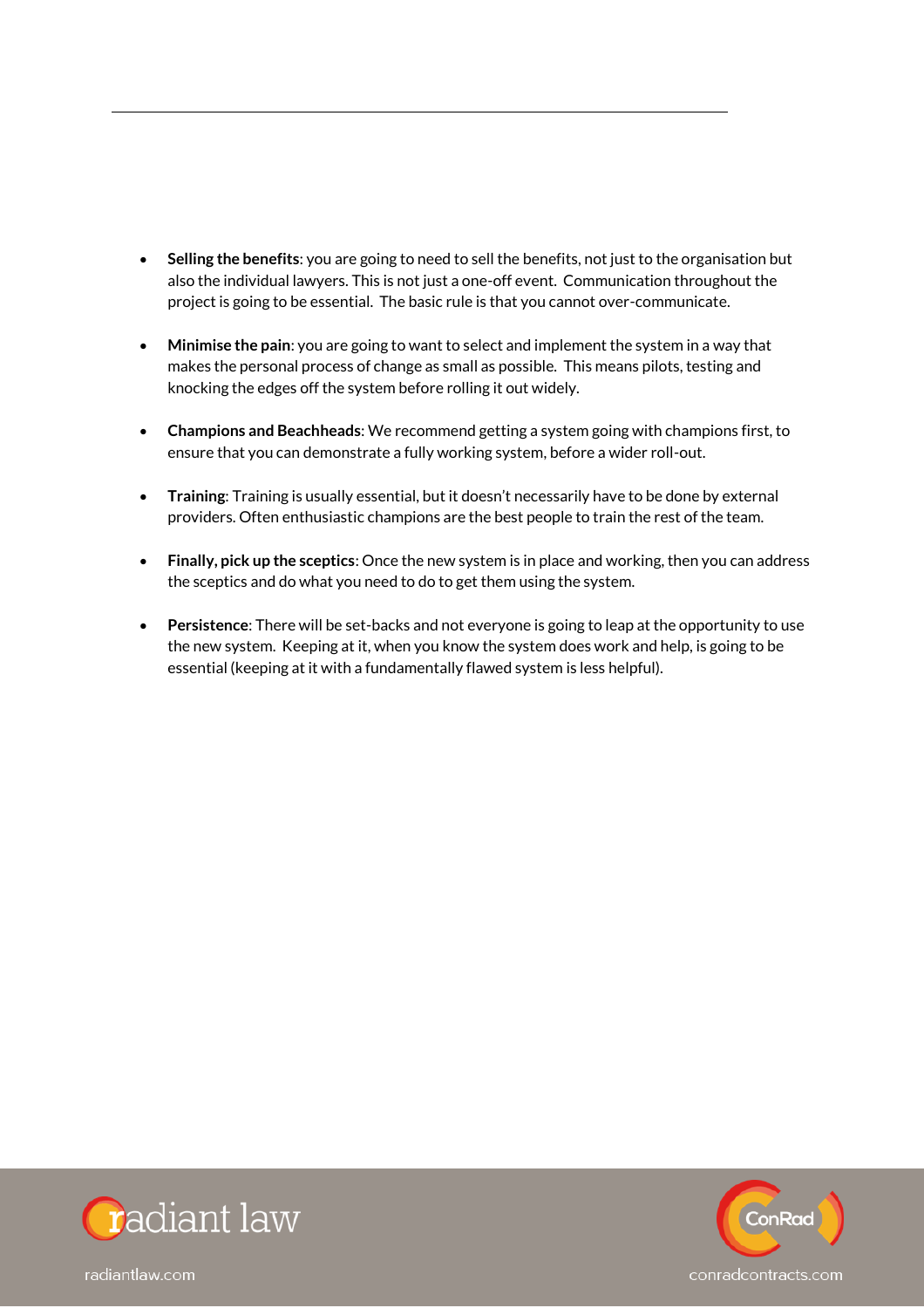# Final thoughts

LawTech is exciting, but while there is much talk, little is actually being used by in-house teams. Legal is far behind in its adoption of technology and the risks associated with change are outweighed by the heavy costs of inaction.

You don't, however, need to do this on your own. Your company already has a number of tools that can be used right now and suppliers such as Radiant can help you both implement technology and provide technology-enhanced services.

### What to do next

- Claim your [free tailored benchmarking report](https://radiantlaw.com/benchmark) and strategy session to see where your company is on the journey to optimal performance and where to start on improving your commercial contracting capability
- You might also find our other In-House Guides helpful you can find the[m here](https://radiantlaw.com/guides)
- If you're ready to start making improvements, complete our [enquiry form,](https://radiantlaw.com/let-s-talk) call us on +44 203 865 1200 or [send us an email](mailto:nicola.lyons@radiantlaw.com?subject=Contract%20Templates%20enquiry) to set up a short, free of charge consultation meeting